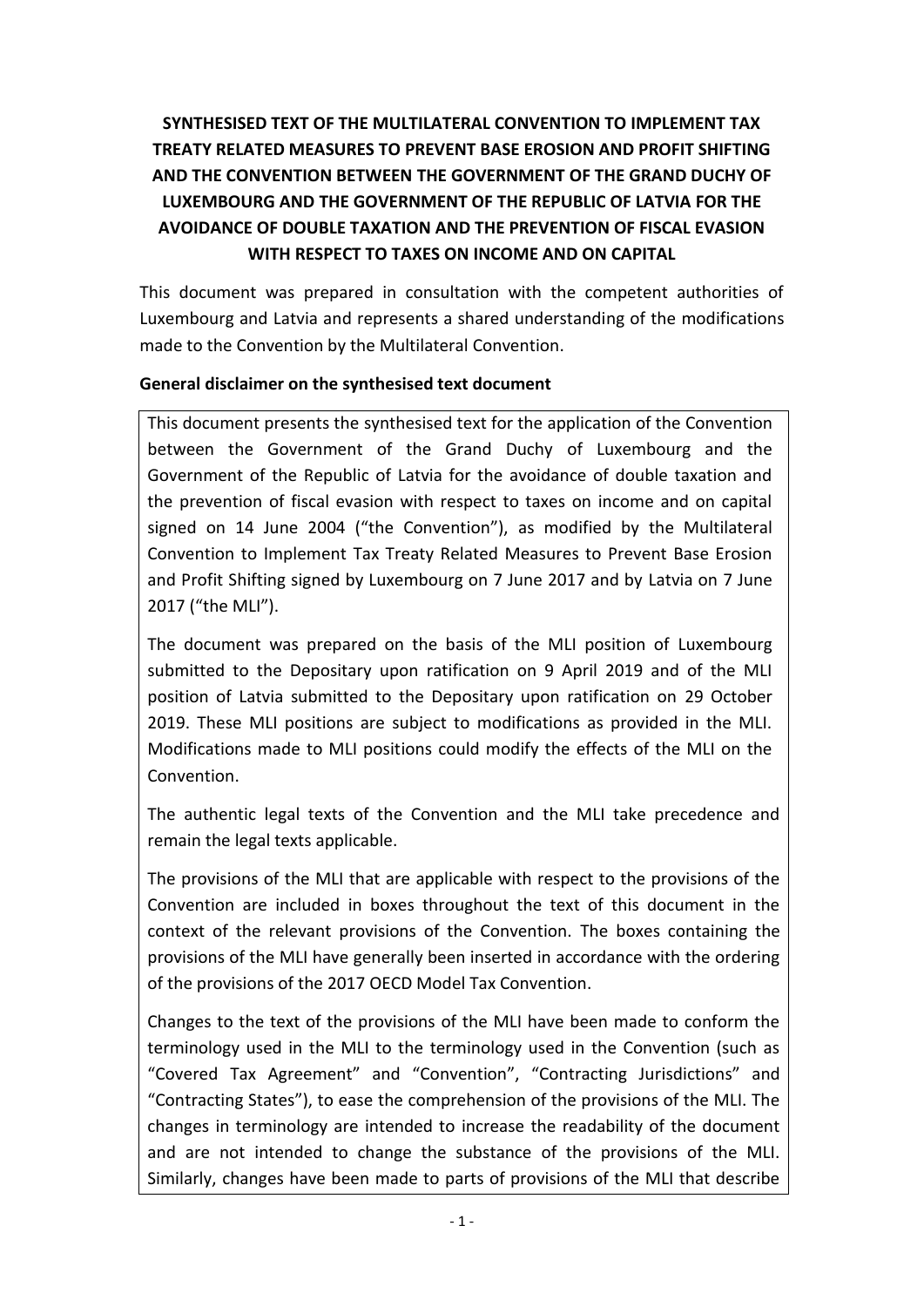existing provisions of the Convention: descriptive language has been replaced by legal references of the existing provisions to ease the readability.

In all cases, references made to the provisions of the Convention or to the Convention must be understood as referring to the Convention as modified by the provisions of the MLI, provided such provisions of the MLI have taken effect.

References

The authentic legal text of the Convention can be found at the following link:

[impotsdirects.public.lu](https://impotsdirects.public.lu/fr.html)

The text of the MLI and the MLI position of Luxembourg submitted to the Depositary upon ratification on 9 April 2019 and of the MLI position of Latvia submitted to the Depositary upon ratification on 29 October 2019 can be found on the [MLI Depositary \(OECD\) webpage.](https://www.oecd.org/tax/treaties/multilateral-convention-to-implement-tax-treaty-related-measures-to-prevent-beps.htm)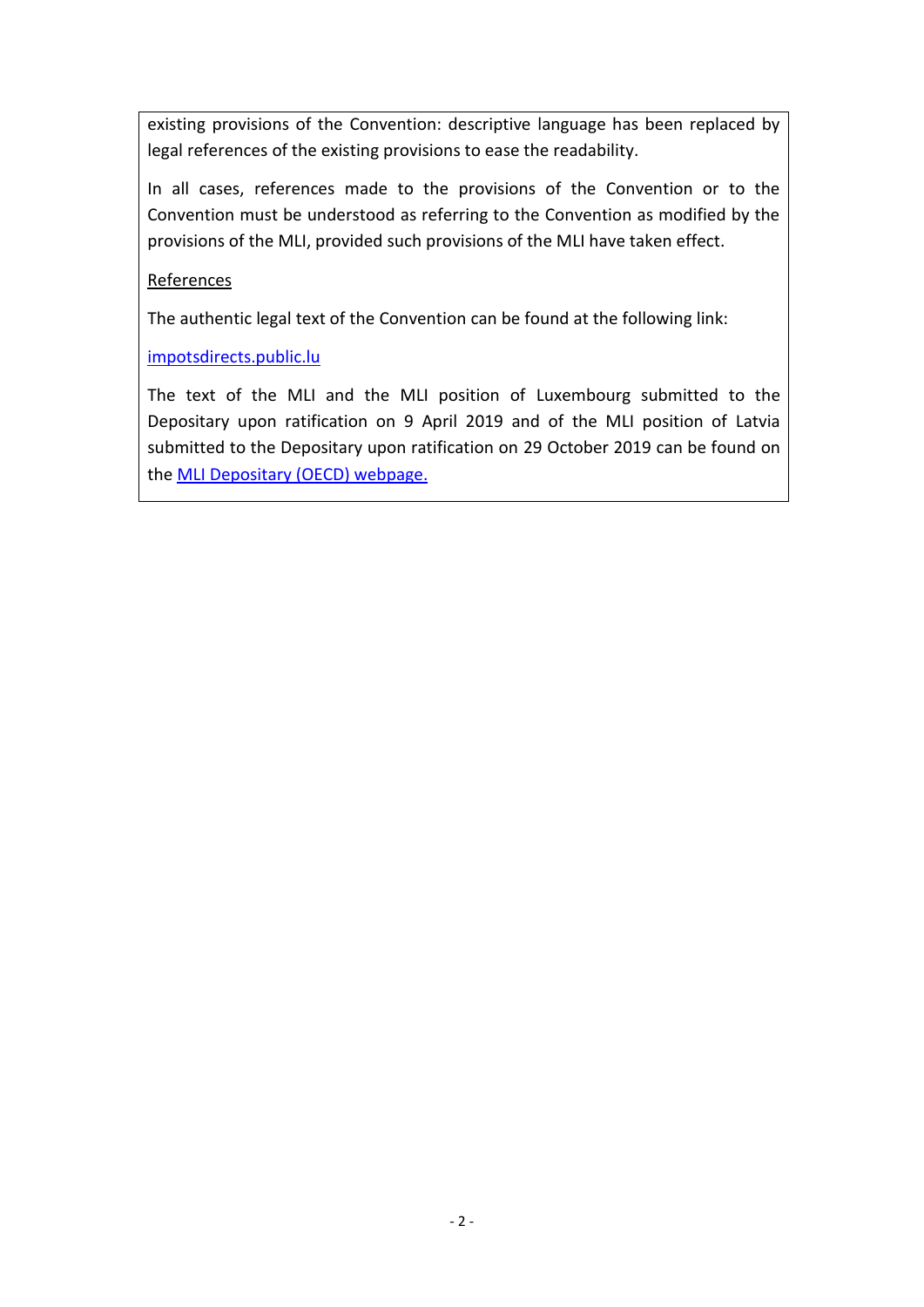## **Disclaimer on the entry into effect of the provisions of the MLI**

## Entry into Effect of the MLI Provisions

The provisions of the MLI applicable to this Convention do not take effect on the same dates as the original provisions of the Convention. Each of the provisions of the MLI could take effect on different dates, depending on the types of taxes involved (taxes withheld at source or other taxes levied) and on the choices made by Luxembourg and Latvia in their MLI positions.

Dates of the deposit of instruments of ratification, acceptance or approval: 9 April 2019 for Luxembourg and 29 October 2019 for Latvia.

Entry into force of the MLI: 1 August 2019 for Luxembourg and 1 February 2020 for Latvia.

Unless it is stated otherwise elsewhere in this document, the provisions of the MLI have effect with respect to the Convention:

In Luxembourg:

- with respect of taxes withheld at source on amounts paid or credited to non-residents, where the event giving rise to such taxes occurs on or after 1 January 2021;
- with respect to all other taxes, for taxes levied with respect to taxable periods beginning on or after 1 August 2020.

## In Latvia:

- with respect of taxes withheld at source on amounts paid or credited to non-residents, where the event giving rise to such taxes occurs on or after 1 January 2021;
- with respect to all other taxes, for taxes levied with respect to taxable periods beginning on or after 1 August 2020.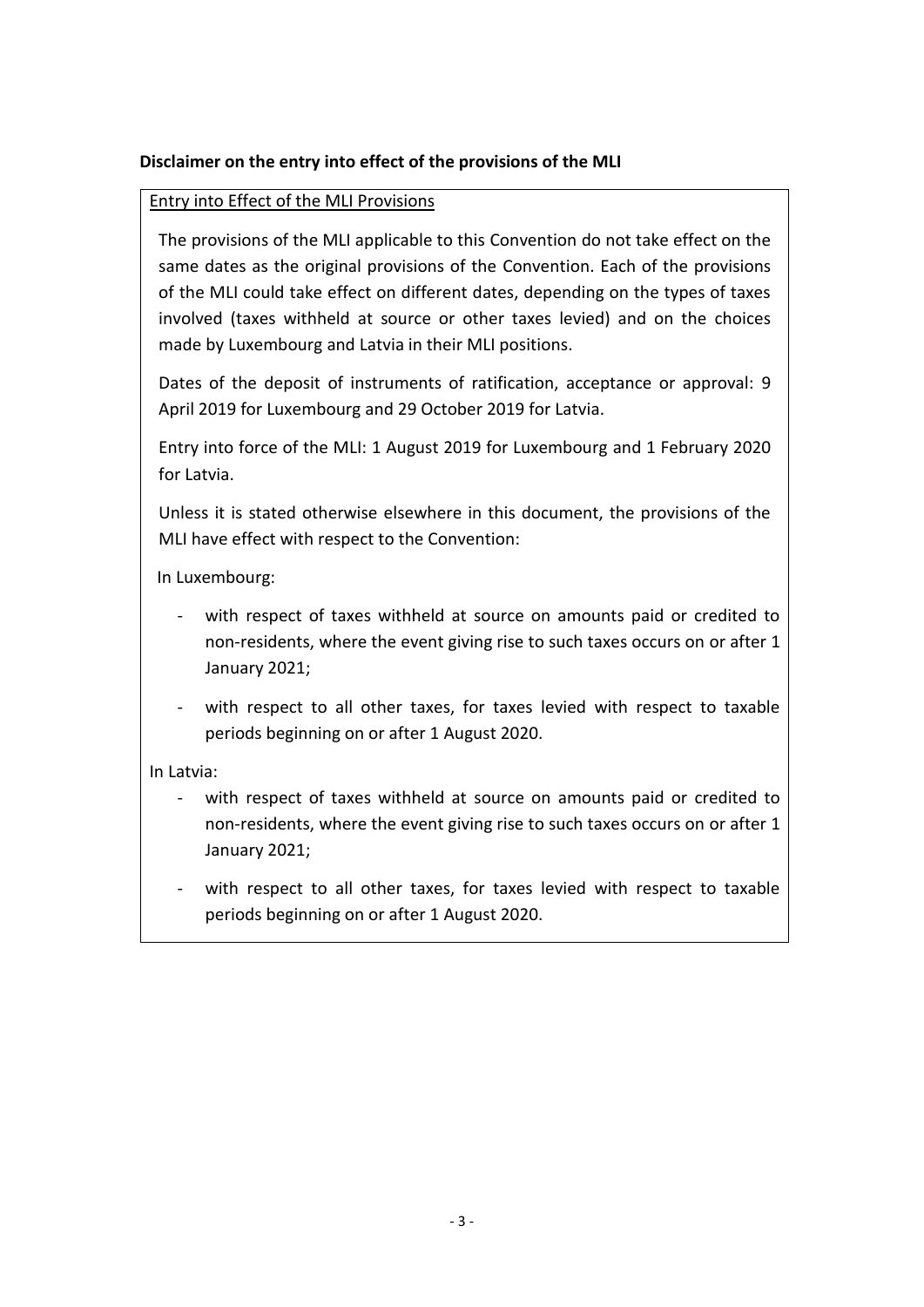#### **CONVENTION BETWEEN**

## **THE GOVERNMENT OF THE GRAND DUCHY OF LUXEMBOURG AND THE GOVERNMENT OF THE REPUBLIC OF LATVIA FOR THE AVOIDANCE OF DOUBLE TAXATION AND THE PREVENTION OF FISCAL EVASION WITH RESPECT TO TAXES ON INCOME AND ON CAPITAL**

The Government of the Grand Duchy of Luxembourg and the Government of the Republic of Latvia, desiring to conclude a Convention for the avoidance of double taxation and the prevention of fiscal evasion with respect to taxes on income and on capital,

*The following paragraph 1 of Article 6 of the MLI is included in the preamble of this Convention:*

*ARTICLE 6 OF THE MLI – PURPOSE OF A COVERED TAX AGREEMENT*

Intending to eliminate double taxation with respect to the taxes covered by [*this Convention*] without creating opportunities for non-taxation or reduced taxation through tax evasion or avoidance (including through treaty-shopping arrangements aimed at obtaining reliefs provided in [*the Convention*] for the indirect benefit of residents of third jurisdictions).

have agreed as follows:

## **Article 1**

#### **PERSONS COVERED**

This Convention shall apply to persons who are residents of one or both of the Contracting States.

## **Article 2**

## **TAXES COVERED**

- 1. This Convention shall apply to taxes on income and on capital imposed on behalf of a Contracting State or of its local authorities, irrespective of the manner in which they are levied.
- 2. There shall be regarded as taxes on income and on capital all taxes imposed on total income, on total capital, or on elements of income or of capital, including taxes on gains from the alienation of movable or immovable property, as well as taxes on capital appreciation.
- 3. The existing taxes to which the Convention shall apply are in particular:
	- a) in Latvia:
		- (i) the enterprise income tax (uznemumu ienakuma nodoklis);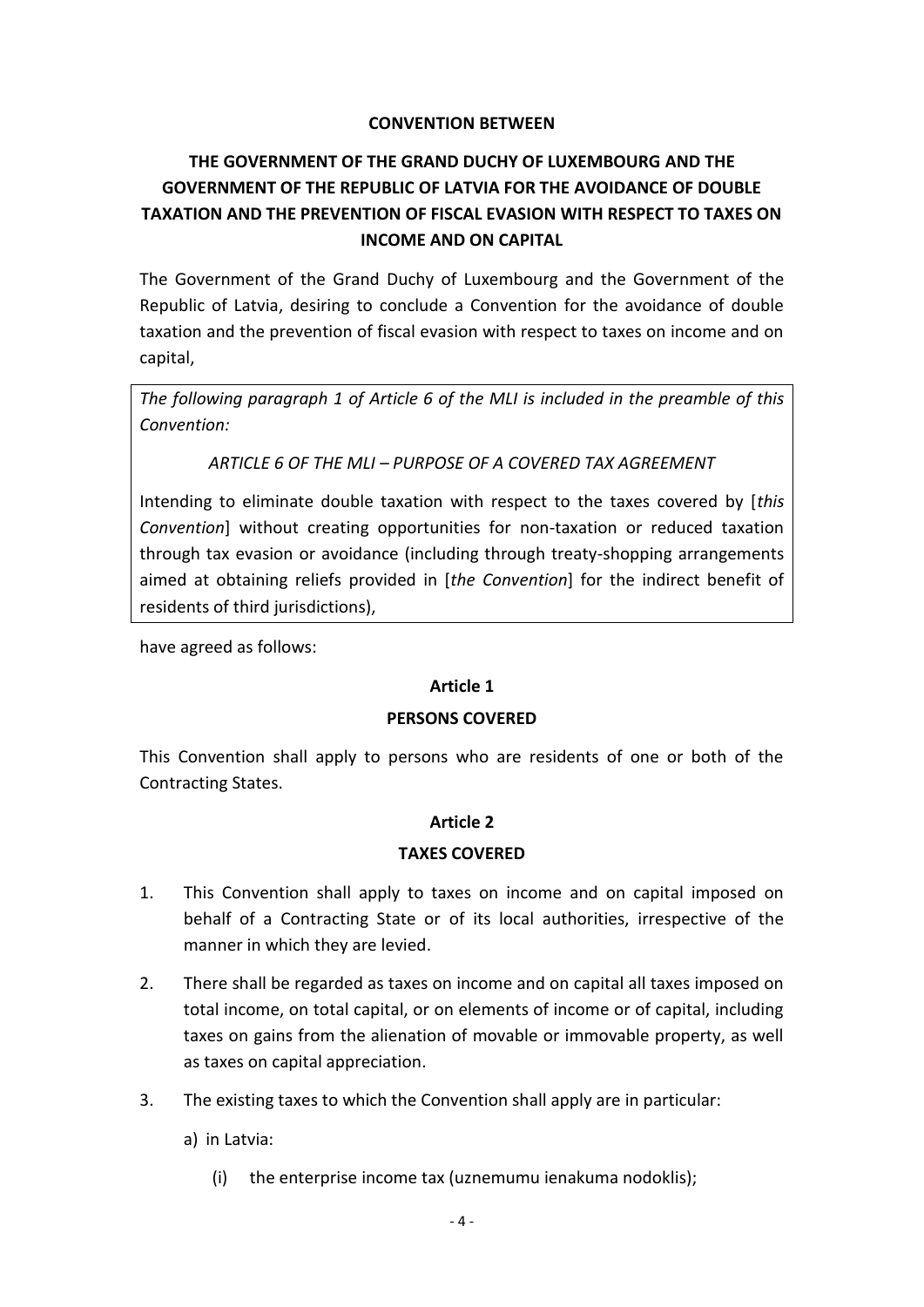- (ii) the personal income tax (iedzivotaju ienakuma nodoklis);
- (iii) the immovable property tax (nekustama ipasuma nodoklis);

(hereinafter referred to as "Latvian tax");

- b) in Luxembourg:
	- (i) the income tax on individuals (l'impôt sur le revenu des personnes physiques);
	- (ii) the corporation tax (l'impôt sur le revenu des collectivités);
	- (iii) the capital tax (l'impôt sur la fortune);
	- (iv) the communal trade tax (l'impôt commercial communal);

(hereinafter referred to as "Luxembourg tax").

4. The Convention shall apply also to any identical or substantially similar taxes that are imposed after the date of signature of the Convention in addition to, or in place of, the existing taxes. The competent authorities of the Contracting States shall notify each other of any significant changes that have been made in their respective taxation laws.

#### **Article 3**

#### **GENERAL DEFINITIONS**

- 1. For the purposes of this Convention, unless the context otherwise requires:
	- a) the term "Latvia" means the Republic of Latvia and, when used in the geographical sense, means the territory of the Republic of Latvia and any other area adjacent to the territorial waters of the Republic of Latvia within which under the laws of Latvia and in accordance with international law, the rights of Latvia may be exercised with respect to the sea bed and its sub-soil and their natural resources;
	- b) the term "Luxembourg" means the Grand Duchy of Luxembourg and, when used in a geographical sense, means the territory of the Grand Duchy of Luxembourg;
	- c) the terms "a Contracting State" and "the other Contracting State" mean Latvia or Luxembourg, as the context requires;
	- d) the term "person" includes an individual, a company and any other body of persons;
	- e) the term "company" means any body corporate or any entity which is treated as a body corporate for tax purposes;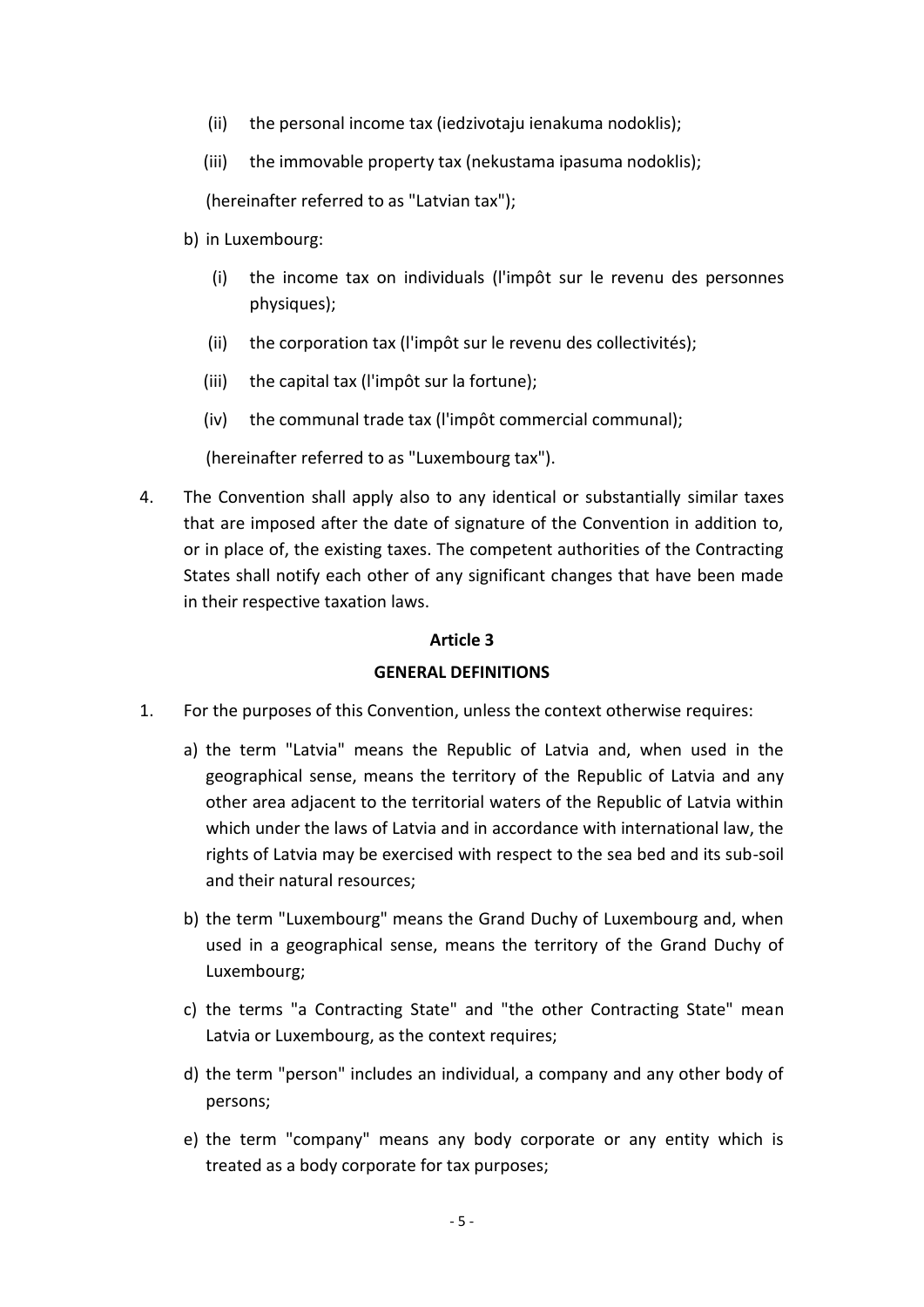- f) the terms "enterprise of a Contracting State" and "enterprise of the other Contracting State" mean respectively an enterprise carried on by a resident of a Contracting State and an enterprise carried on by a resident of the other Contracting State;
- g) the term "international traffic" means any transport by a ship or aircraft operated by an enterprise of a Contracting State, except when the ship or aircraft is operated solely between places in the other Contracting State;
- h) the term "competent authority" means:
	- (i) in Latvia, the Ministry of Finance or its authorised representative;
	- (ii) in Luxembourg, the Minister of Finance or his authorised representative;
- i) the term "national" means:
	- (i) any individual possessing the nationality of a Contracting State;
	- (ii) any legal person, partnership or association deriving its status as such from the laws in force in a Contracting State.
- 2. As regards the application of the Convention at any time by a Contracting State, any term not defined therein shall, unless the context otherwise requires, have the meaning that it has at that time under the law of that State for the purposes of the taxes to which the Convention applies, any meaning under the applicable tax laws of that State prevailing over a meaning given to the term under other laws of that State.

#### **RESIDENT**

- 1. For the purposes of this Convention, the term "resident of a Contracting State" means any person who, under the laws of that State, is liable to tax therein by reason of his domicile, residence, place of management, place of incorporation or any other criterion of a similar nature, and also includes that State and any local authority thereof. This term, however, does not include any person who is liable to tax in that State in respect only of income from sources in that State or capital situated therein.
- 2. Where by reason of the provisions of paragraph 1 an individual is a resident of both Contracting States, then his status shall be determined as follows:
	- a) he shall be deemed to be a resident only of the State in which he has a permanent home available to him; if he has a permanent home available to him in both States, he shall be deemed to be a resident only of the State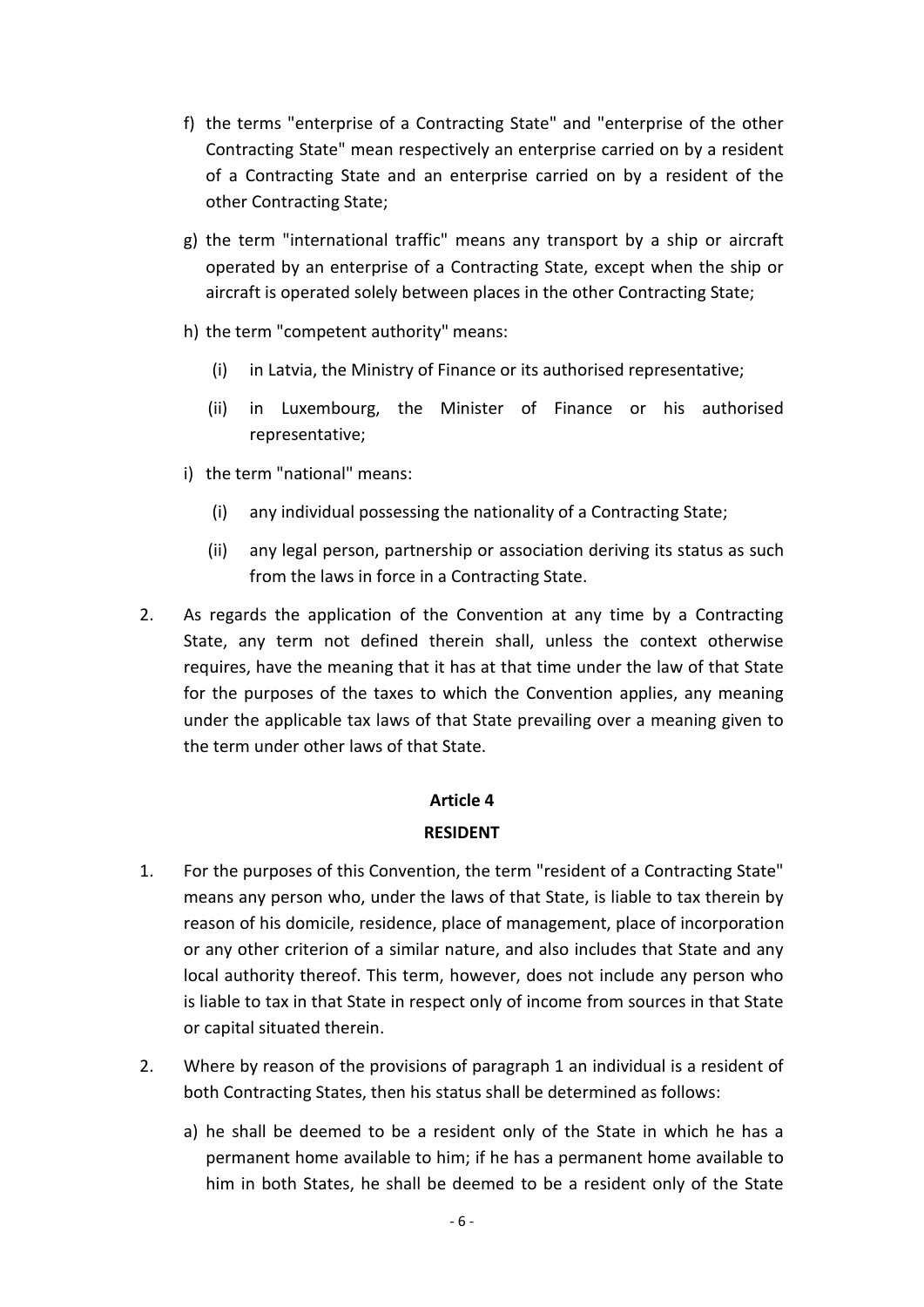with which his personal and economic relations are closer (centre of vital interests);

- b) if the State in which he has his centre of vital interests cannot be determined, or if he has not a permanent home available to him in either State, he shall be deemed to be a resident only of the State in which he has an habitual abode;
- c) if he has an habitual abode in both States or in neither of them, he shall be deemed to be a resident only of the State of which he is a national;
- d) if he is a national of both States or of neither of them, the competent authorities of the Contracting States shall settle the question by mutual agreement.
- 3. Where by reason of the provisions of paragraph 1 a person other than an individual is a resident of both Contracting States, the competent authorities of the Contracting States shall endeavour to settle the question by mutual agreement.

#### **Article 5**

#### **PERMANENT ESTABLISHMENT**

- 1. For the purposes of this Convention, the term "permanent establishment" means a fixed place of business through which the business of an enterprise is wholly or partly carried on.
- 2. The term "permanent establishment" includes especially:
	- a) a place of management;
	- b) a branch;
	- c) an office;
	- d) a factory;
	- e) a workshop, and
	- f) a mine, an oil or gas well, a quarry or any other place of extraction of natural resources.
- 3. A building site, a construction, assembly or installation project or a supervisory activity connected therewith constitutes a permanent establishment only if such site, project or activity lasts for a period of more than nine months.
- 4. Notwithstanding the preceding provisions of this Article, the term "permanent establishment" shall be deemed not to include: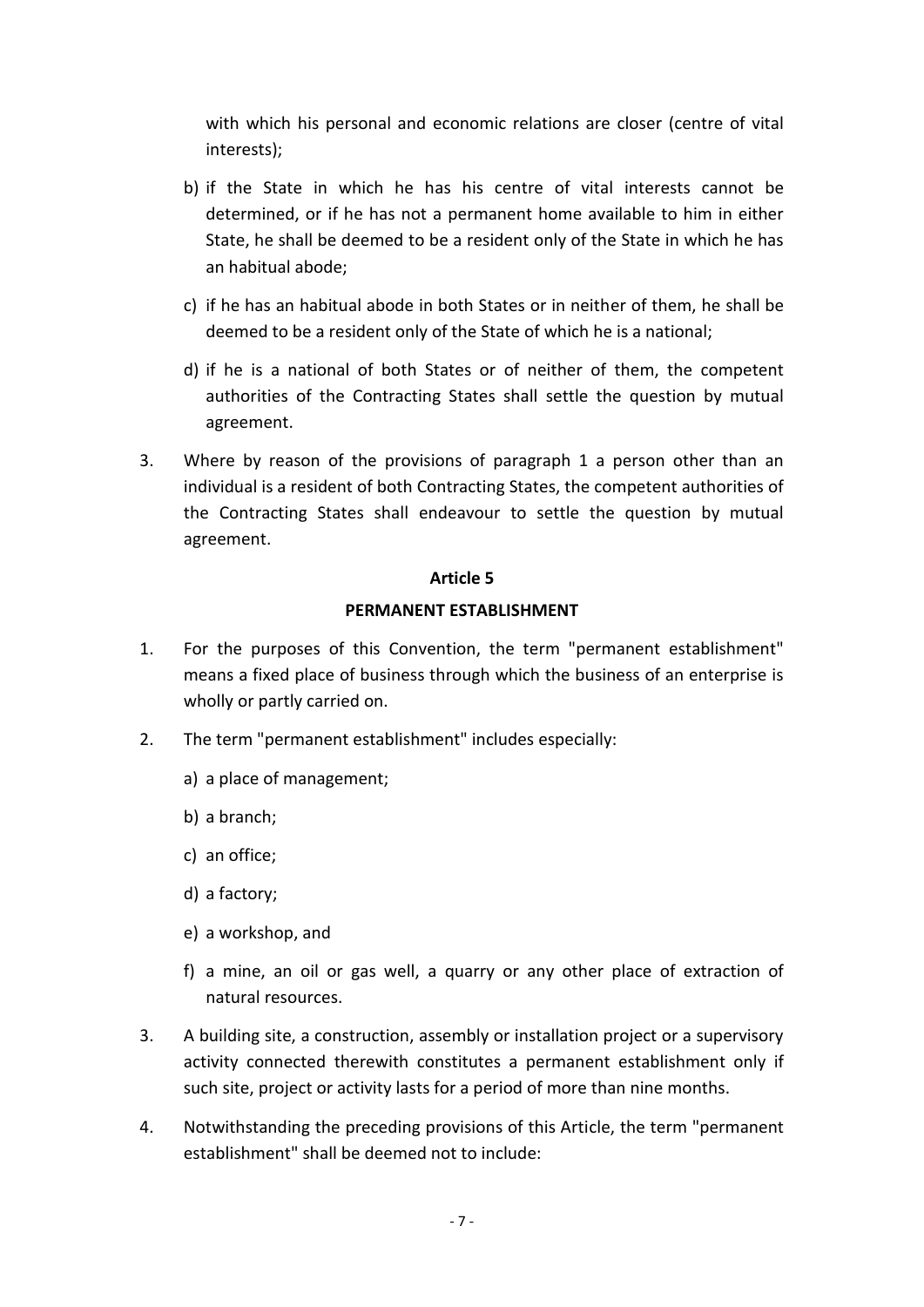- a) the use of facilities solely for the purpose of storage, display or delivery of goods or merchandise belonging to the enterprise;
- b) the maintenance of a stock of goods or merchandise belonging to the enterprise solely for the purpose of storage, display or delivery;
- c) the maintenance of a stock of goods or merchandise belonging to the enterprise solely for the purpose of processing by another enterprise;
- d) the maintenance of a fixed place of business solely for the purpose of purchasing goods or merchandise or of collecting information, for the enterprise;
- e) the maintenance of a fixed place of business solely for the purpose of carrying on, for the enterprise, any other activity of a preparatory or auxiliary character;
- f) the maintenance of a fixed place of business solely for any combination of activities mentioned in sub-paragraphs a) to e), provided that the overall activity of the fixed place of business resulting from this combination is of a preparatory or auxiliary character.
- 5. Notwithstanding the provisions of paragraphs 1 and 2, where a person other than an agent of an independent status to whom paragraph 6 applies - is acting on behalf of an enterprise and has, and habitually exercises, in a Contracting State an authority to conclude contracts in the name of the enterprise, that enterprise shall be deemed to have a permanent establishment in that State in respect of any activities which that person undertakes for the enterprise, unless the activities of such person are limited to those mentioned in paragraph 4 which, if exercised through a fixed place of business, would not make this fixed place of business a permanent establishment under the provisions of that paragraph.
- 6. An enterprise shall not be deemed to have a permanent establishment in a Contracting State merely because it carries on business in that State through a broker, general commission agent or any other agent of an independent status, provided that such persons are acting in the ordinary course of their business. However, when the activities of such an agent are devoted wholly or almost wholly on behalf of that enterprise, he will not be considered an agent of an independent status within the meaning of this paragraph.
- 7. The fact that a company which is a resident of a Contracting State controls or is controlled by a company which is a resident of the other Contracting State, or which carries on business in that other State (whether through a permanent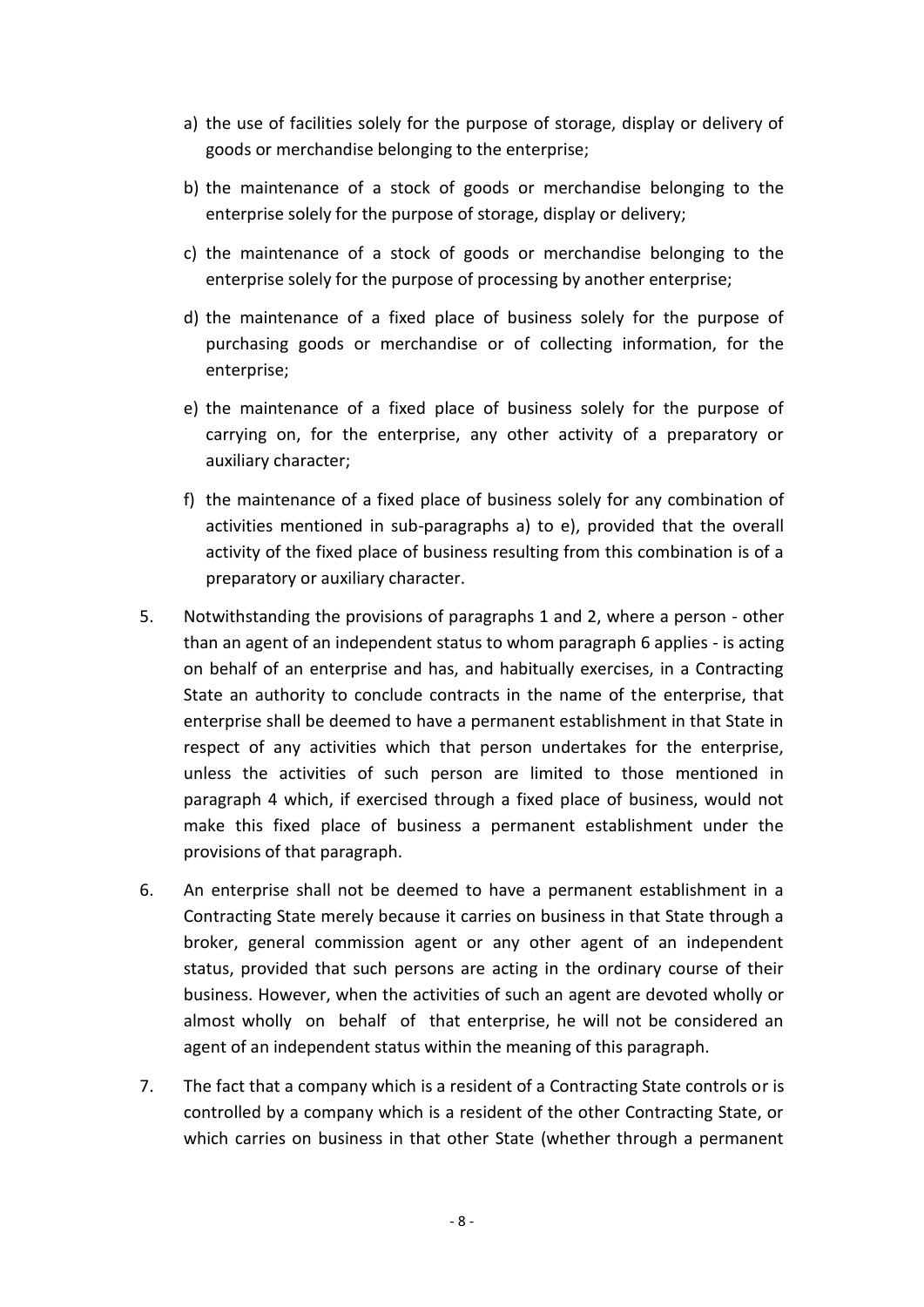establishment or otherwise), shall not of itself constitute either company a permanent establishment of the other.

#### **Article 6**

### **INCOME FROM IMMOVABLE PROPERTY**

- 1. Income derived by a resident of a Contracting state from immovable property (including income from agriculture or forestry) situated in the other Contracting State may be taxed in that other state.
- 2. The term "immovable property" shall have the meaning which it has under the law of the Contracting State in which the property in question is situated. The term shall in any case include property accessory to immovable property, livestock and equipment used in agriculture and forestry, rights to which the provisions of general law respecting landed property apply, usufruct of immovable property and rights to variable or fixed payments as consideration for the working of, or the right to work, mineral deposits, sources and other natural resources; ships, boats and aircraft shall not be regarded as immovable property.
- 3. The provisions of paragraph 1 shall apply to income derived from the direct use, letting, or use in any other form of immovable property, as well as income from the alienation of immovable property.
- 4. Where the ownership of shares or other corporate rights in a company entitles the owner of such shares or corporate rights to the enjoyment of immovable property held by the company, the income from the direct use, letting, or use in any other form of such right to enjoyment may be taxed in the Contracting State in which the immovable property is situated.
- 5. The provisions of paragraphs 1, 3 and 4 shall also apply to the income from immovable property of an enterprise and to income from immovable property used for the performance of independent personal services.

#### **Article 7**

#### **BUSINESS PROFITS**

1. The profits of an enterprise of a Contracting State shall be taxable only in that State unless the enterprise carries on business in the other Contracting State through a permanent establishment situated therein. If the enterprise carries on business as aforesaid, the profits of the enterprise may be taxed in the other State but only so much of them as is attributable to that permanent establishment.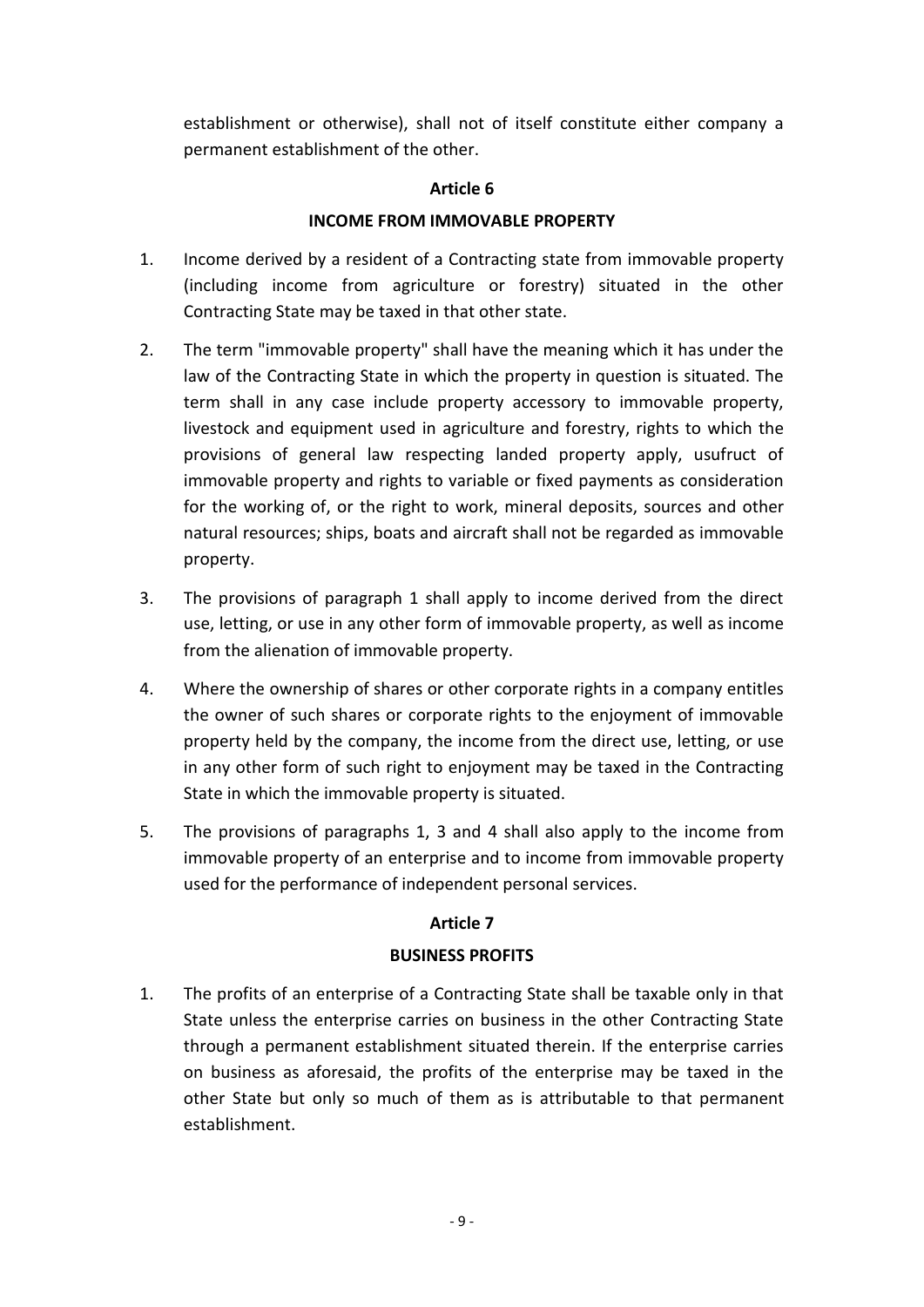- 2. Notwithstanding the provisions of paragraph 1, where an enterprise of a Contracting State which has a permanent establishment in the other Contracting state carries on in that other state business activities of the same or similar kind as those effected through that permanent establishment, then in order to prevent abuse, the profits of such activities may be attributable to the permanent establishment unless the enterprise shows that such activities could not have been reasonably undertaken by the permanent establishment.
- 3. Subject to the provisions of paragraph 4, where an enterprise of a Contracting State carries on business in the other Contracting State through a permanent establishment situated therein, there shall in each Contracting State be attributed to that permanent establishment the profits which it might be expected to make if it were a distinct and separate enterprise engaged in the same or similar activities under the same or similar conditions and dealing wholly independently with the enterprise of which it is a permanent establishment.
- 4. In determining the profits of a permanent establishment in a Contracting State, there shall be allowed as deductions expenses (other than expenses which would not be deductible if that permanent establishment were a separate enterprise of that Contracting State) which are incurred for the purposes of the permanent establishment, including executive and general administrative expenses so incurred, whether in the State in which the permanent establishment is situated or elsewhere.
- 5. Insofar as it has been customary in a Contracting State to determine the profits to be attributed to a permanent establishment on the basis of an apportionment of the total profits of the enterprise to its various parts, nothing in paragraph 3 shall preclude that Contracting State from determining the profits to be taxed by such an apportionment as may be customary; the method of apportionment adopted shall, however, be such that the result shall be in accordance with the principles contained in this Article.
- 6. No profits shall be attributed to a permanent establishment by reason of the mere purchase by that permanent establishment of goods or merchandise for the enterprise.
- 7. For the purposes of the preceding paragraphs, the profits to be attributed to the permanent establishment shall be determined by the same method year by year unless there is good and sufficient reason to the contrary.
- 8. Where profits include items of income which are dealt with separately in other Articles of this Convention, then the provisions of those Articles shall not be affected by the provisions of this Article.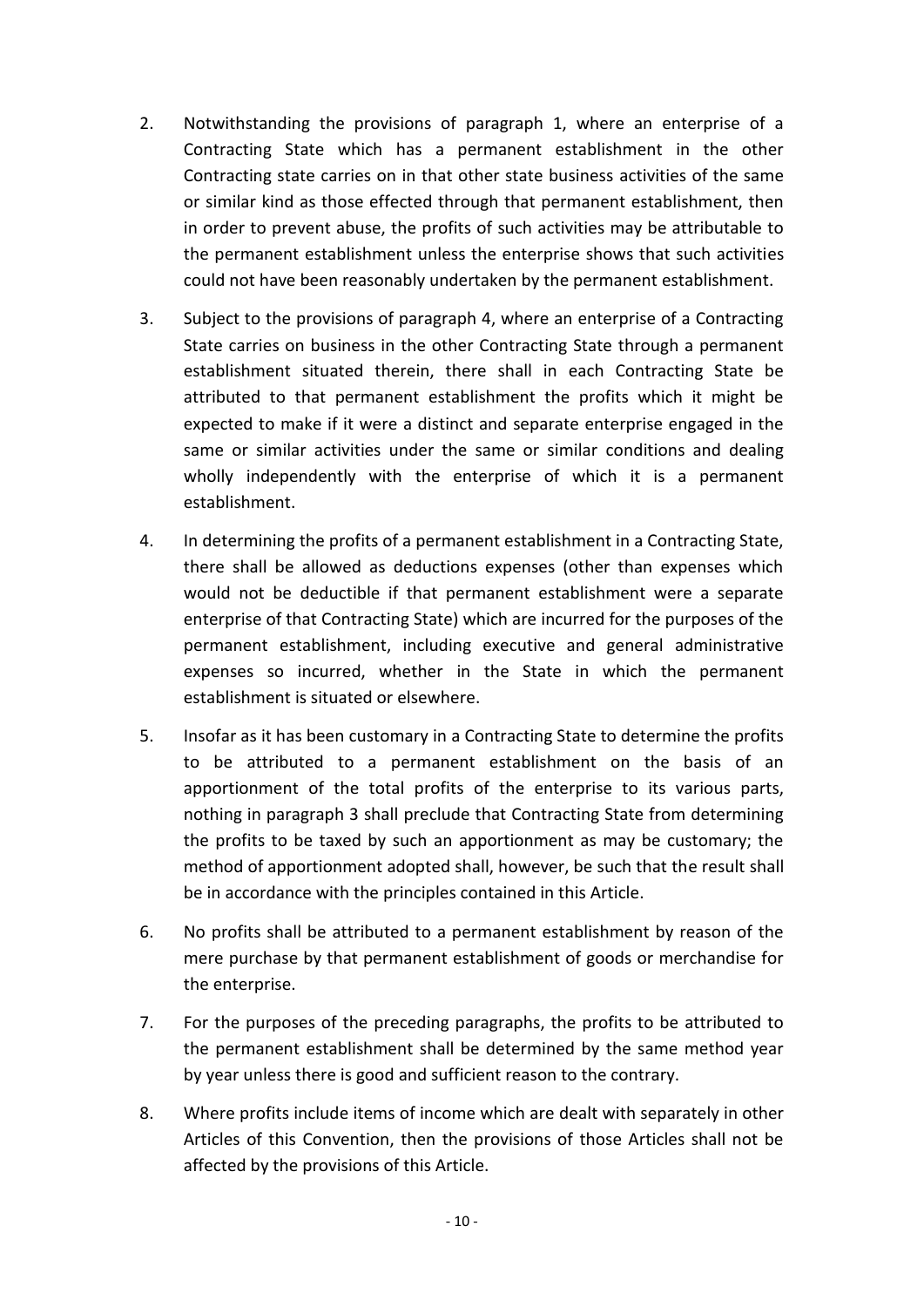#### **SHIPPING AND AIR TRANSPORT**

- 1. Profits of an enterprise of a Contracting State from the operation of ships or aircraft in international traffic shall be taxable only in that State.
- 2. The provisions of paragraph 1 shall also apply to profits from the participation in a pool, a joint business or an international operating agency.

#### **Article 9**

#### **ASSOCIATED ENTERPRISES**

- 1. Where
	- a) an enterprise of a Contracting State participates directly or indirectly in the management, control or capital of an enterprise of the other Contracting State, or
	- b) the same persons participate directly or indirectly in the management, control or capital of an enterprise of a Contracting State and an enterprise of the other Contracting State,

and in either case conditions are made or imposed between the two enterprises in their commercial or financial relations which differ from those which would be made between independent enterprises, then any profits which would, but for those conditions, have accrued to one of the enterprises, but, by reason of those conditions, have not so accrued, may be included in the profits of that enterprise and taxed accordingly.

2. Where a Contracting State includes in the profits of an enterprise of that State - and taxes accordingly - profits on which an enterprise of the other Contracting State has been charged to tax in that other State and the profits so included are profits which would have accrued to the enterprise of the firstmentioned State if the conditions made between the two enterprises had been those which would have been made between independent enterprises, then that other State shall make an appropriate adjustment to the amount of the tax charged therein on those profits. In determining such adjustment, due regard shall be had to the other provisions of this Convention and the competent authorities of the Contracting States shall if necessary consult each other.

## **Article 10**

## **DIVIDENDS**

1. Dividends paid by a company which is a resident of a Contracting State to a resident of the other Contracting State may be taxed in that other State.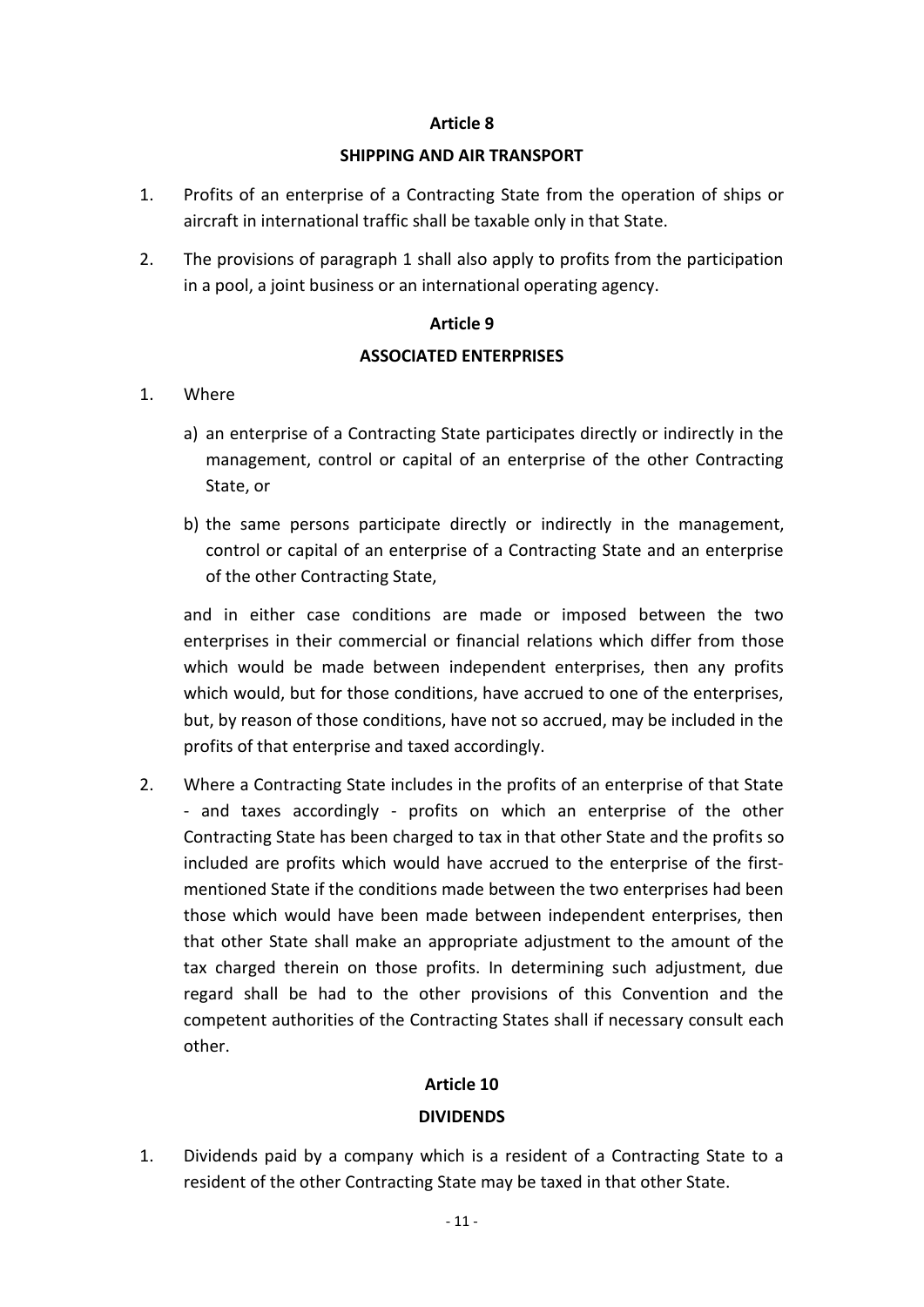- 2. However, such dividends may also be taxed in the Contracting State of which the company paying the dividends is a resident and according to the laws of that State, but if the beneficial owner of the dividends is a resident of the other Contracting State, the tax so charged shall not exceed:
	- a) 5 per cent of the gross amount of the dividends if the beneficial owner is a company (other than a partnership) which holds directly at least 25 per cent of the capital of the company paying the dividends;
	- b) 10 per cent of the gross amount of the dividends in all other cases.

This paragraph shall not affect the taxation of the company in respect of the profits out of which the dividends are paid.

- 3. The term "dividends" as used in this Article means income from shares or other rights, not being debt-claims, participating in profits, as well as income from other rights which is subjected to the same taxation treatment as income from shares by the laws of the State of which the company making the distribution is a resident, and the investor's share of the profit of an enterprise, paid proportionally to his capital investment, as well as interest and payments on bonds where, in addition to the fixed rate of interest, a supplementary interest, varying according to the distributed profits, is granted.
- 4. The provisions of paragraphs 1 and 2 shall not apply if the beneficial owner of the dividends, being a resident of a Contracting State, carries on business in the other Contracting State of which the company paying the dividends is a resident, through a permanent establishment situated therein, or performs in that other State independent personal services from a fixed base situated therein, and the holding in respect of which the dividends are paid is effectively connected with such permanent establishment or fixed base. In such case the provisions of Article 7 or Article 14, as the case may be, shall apply.
- 5. Where a company which is a resident of a Contracting State derives profits or income from the other Contracting State, that other State may not impose any tax on the dividends paid by the company, except insofar as such dividends are paid to a resident of that other State or insofar as the holding in respect of which the dividends are paid is effectively connected with a permanent establishment or a fixed base situated in that other State, nor subject the company's undistributed profits to a tax on the company's undistributed profits, even if the dividends paid or the undistributed profits consist wholly or partly of profits or income arising in such other State.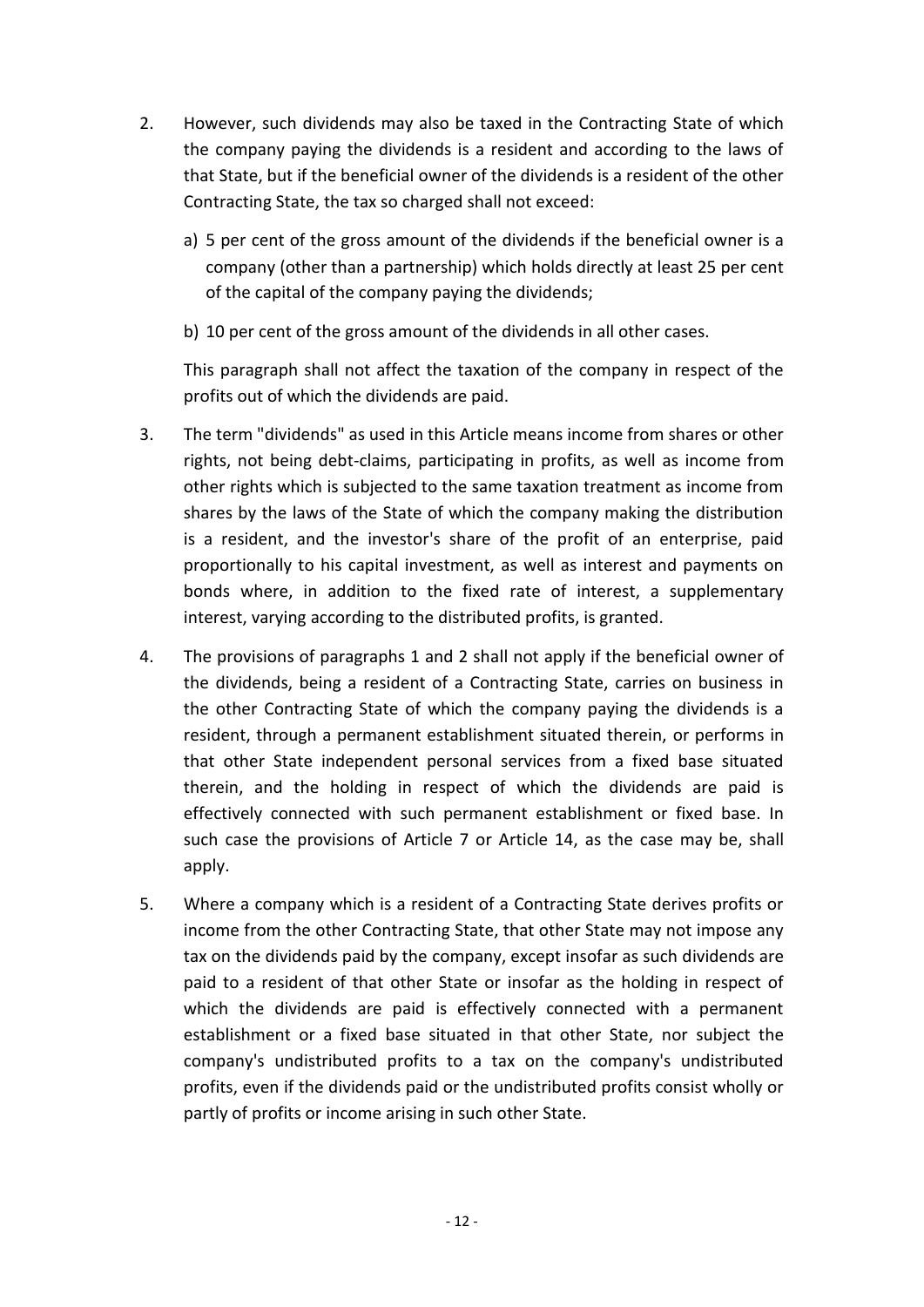#### **INTEREST**

- 1. Interest arising in a Contracting State and paid to a resident of the other Contracting State may be taxed in that other State.
- 2. However, such interest may also be taxed in the Contracting State in which it arises and according to the laws of that State, but if the beneficial owner of the interest is a resident of the other Contracting State, the tax so charged shall not exceed 10 per cent of the gross amount of the interest.
- 3. Notwithstanding the provisions of paragraph 2:
	- a) interest arising in a Contracting State, derived and beneficially owned by the Government of the other Contracting State, a local authority, the Central Bank or any financial institution wholly owned by that Government as it has been agreed by the competent authorities, or interest paid in respect of a loan guaranteed by that Government or authority, shall be exempt from tax in the first-mentioned State;
	- b) interest arising in a Contracting State shall be exempt from tax in that State if the beneficial owner of the interest is an enterprise of the other Contracting State, and the interest is paid with respect to an indebtedness arising as a consequence of the sale on credit by an enterprise of that other State of any merchandise or industrial, commercial or scientific equipment to an enterprise of the first-mentioned State, except where the sale or indebtedness is between related persons.
	- 4. The term "interest" as used in this Article means income from debt-claims of every kind, whether or not secured by mortgage and whether or not carrying a right to participate in the debtor's profits, and in particular, income from government securities and income from bonds or debentures, including premiums and prizes attaching to such securities, bonds or debentures. However, the term "interest" shall not include income referred to in Article 10. Penalty charges for late payment shall not be regarded as interest for the purpose of this Article.
	- 5. The provisions of paragraphs 1, 2 and 3 shall not apply if the beneficial owner of the interest, being a resident of a Contracting State, carries on business in the other Contracting State in which the interest arises, through a permanent establishment situated therein, or performs in that other State independent personal services from a fixed base situated therein, and the debt-claim in respect of which the interest is paid is effectively connected with such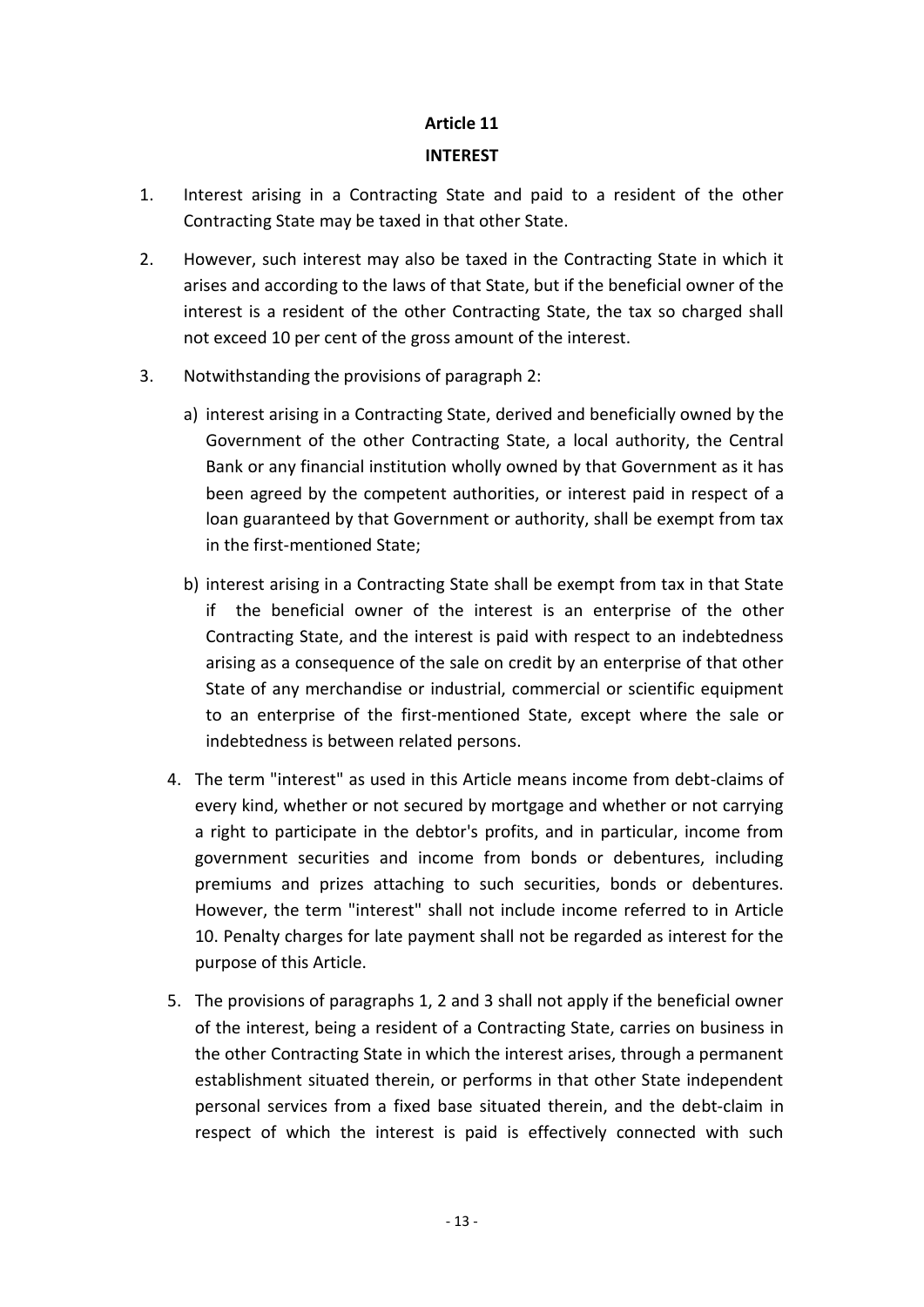permanent establishment or fixed base. In such case the provisions of Article 7 or Article 14, as the case may be, shall apply.

- 6. Interest shall be deemed to arise in a Contracting State when the payer is a resident of that State. Where, however, the person paying the interest, whether he is a resident of a Contracting State or not, has in a Contracting State a permanent establishment or a fixed base in connection with which the indebtedness on which the interest is paid was incurred, and such interest is borne by such permanent establishment or fixed base, then such interest shall be deemed to arise in the State in which the permanent establishment or fixed base is situated.
- 7. Where, by reason of a special relationship between the payer and the beneficial owner or between both of them and some other person, the amount of the interest, having regard to the debt-claim for which it is paid, exceeds the amount which would have been agreed upon by the payer and the beneficial owner in the absence of such relationship, the provisions of this Article shall apply only to the last-mentioned amount. In such case, the excess part of the payments shall remain taxable according to the laws of each Contracting State, due regard being had to the other provisions of this Convention.

## **Article 12**

## **ROYALTIES**

- 1. Royalties arising in a Contracting State and paid to a resident of the other Contracting State may be taxed in that other State.
- 2. However, such royalties may also be taxed in the Contracting State in which they arise and according to the laws of that State, but if the beneficial owner of the royalties is a resident of the other Contracting State, the tax so charged shall not exceed:
	- a) 5 per cent of the gross amount of the royalties paid for the use of industrial, commercial or scientific equipment;
	- b) 10 per cent of the gross amount of the royalties in all other cases.
- 3. The term "royalties" as used in this Article means payments of any kind received as a consideration for the use of, or the right to use, any copyright of literary, artistic or scientific work including cinematograph films and films or tapes and other means of image or sound reproduction for radio or television broadcasting, any patent, trade mark, design or model, plan, secret formula or process, or for the use of, or the right to use, industrial, commercial or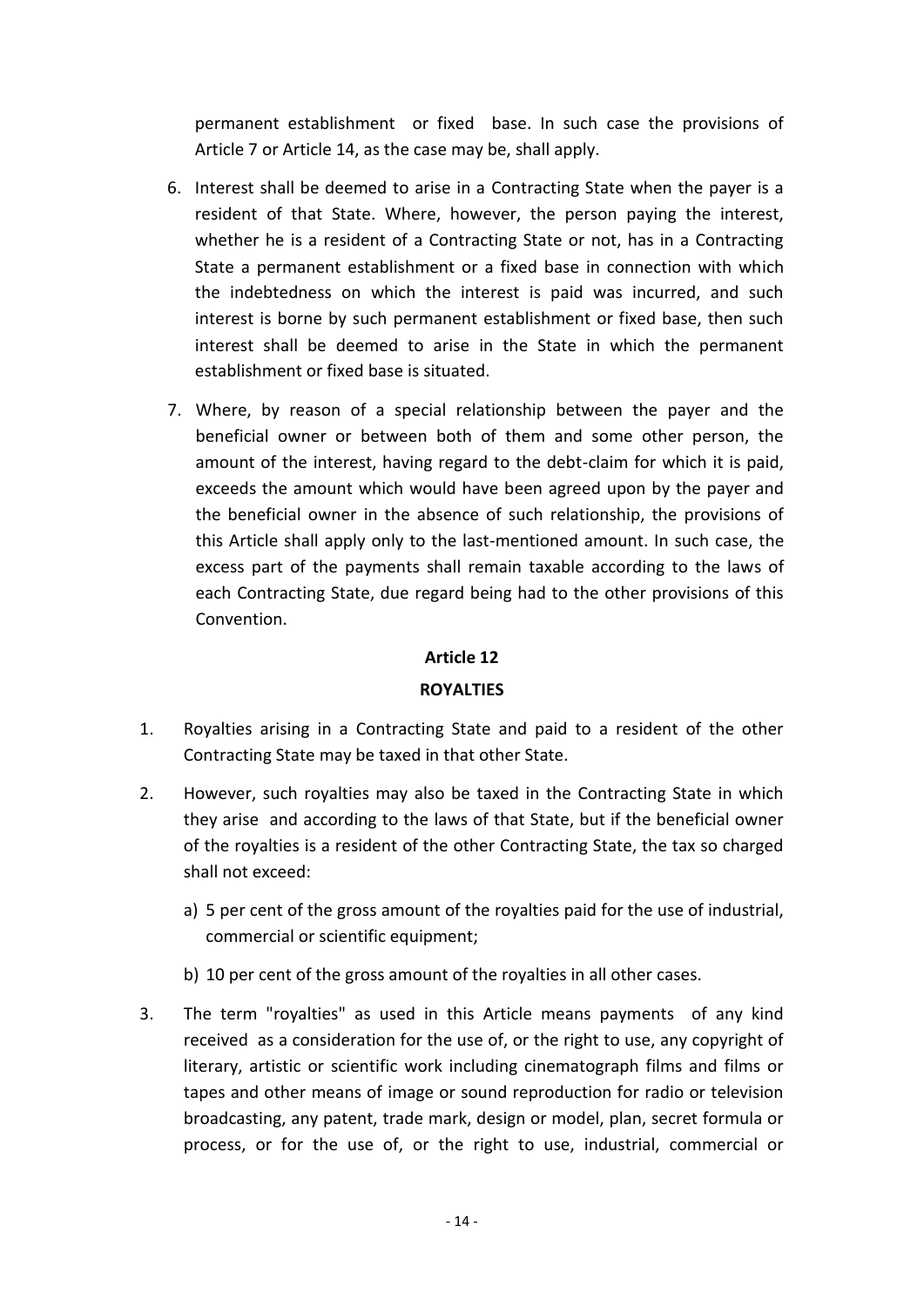scientific equipment, or for information concerning industrial, commercial or scientific experience.

- 4. The provisions of paragraphs 1 and 2 shall not apply if the beneficial owner of the royalties, being a resident of a Contracting State, carries on business in the other Contracting State in which the royalties arise, through a permanent establishment situated therein, or performs in that other State independent personal services from a fixed base situated therein, and the right or property in respect of which the royalties are paid is effectively connected with such permanent establishment or fixed base . In such case the provisions of Article 7 or Article 14, as the case may be, shall apply.
- 5. Royalties shall be deemed to arise in a Contracting State when the payer is a resident of that State. Where, however, the person paying the royalties, whether he is a resident of a Contracting State or not, has in a Contracting State a permanent establishment or a fixed base in connection with which the liability to pay the royalties was incurred, and such royalties are borne by such permanent establishment or fixed base, then such royalties shall be deemed to arise in the State in which the permanent establishment or fixed base is situated.
- 6. Where, by reason of a special relationship between the payer and the beneficial owner or between both of them and some other person, the amount of the royalties, having regard to the use, right or information for which they are paid, exceeds the amount which would have been agreed upon by the payer and the beneficial owner in the absence of such relationship, the provisions of this Article shall apply only to the last-mentioned amount. In such case, the excess part of the payments shall remain taxable according to the laws of each Contracting State, due regard being had to the other provisions of this Convention.

#### **Article 13**

#### **CAPITAL GAINS**

- 1. Gains derived by a resident of a Contracting State from the alienation of immovable property referred to in Article 6 and situated in the other Contracting State may be taxed in that other State.
- 2. Gains from the alienation of movable property forming part of the business property of a permanent establishment which an enterprise of a Contracting State has in the other Contracting State or of movable property pertaining to a fixed base available to a resident of a Contracting State in the other Contracting State for the purpose of performing independent personal services, including such gains from the alienation of such a permanent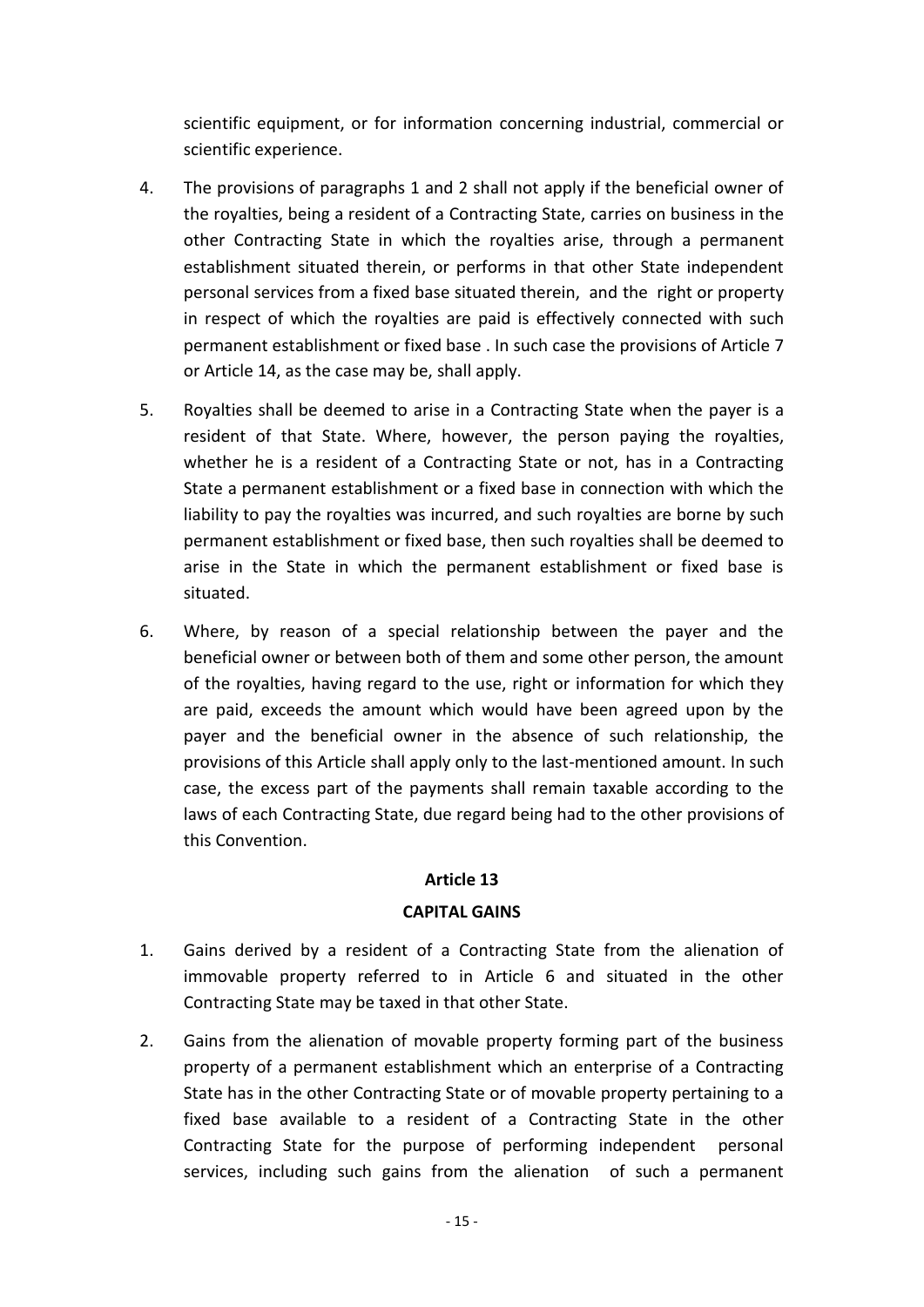establishment (alone or with the whole enterprise) or of such fixed base, may be taxed in that other State.

- 3. Gains derived by an enterprise of a Contracting State operating ships or aircraft in international traffic from the alienation of ships or aircraft operated in international traffic or movable property pertaining to the operation of such ships or aircraft, shall be taxable only in that State.
- 4. Gains from the alienation of any property other than that referred to in paragraphs 1, 2 and 3, shall be taxable only in the Contracting State of which the alienator is a resident.

#### **Article 14**

## **INDEPENDENT PERSONAL SERVICES**

- 1. Income derived by an individual who is a resident of a Contracting State in respect of professional services or other activities of an independent character shall be taxable only in that State unless he has a fixed base regularly available to him in the other Contracting State for the purpose of performing his activities. If he has such a fixed base, the income may be taxed in the other State but only so much of it as is attributable to that fixed base. For this purpose, where an individual who is a resident of a Contracting State stays in the other Contracting State for a period or periods exceeding in the aggregate 183 days in any twelve month period commencing or ending in the fiscal year concerned, he shall be deemed to have a fixed base regularly available to him in that other State and the income that is derived from his activities referred to above that are performed in that other State shall be attributable to that fixed base.
- 2. The term "professional services" includes especially independent scientific, literary, artistic, educational or teaching activities as well as the independent activities of physicians, lawyers, engineers, architects, dentists and accountants.

## **Article 15**

#### **DEPENDENT PERSONAL SERVICES**

1. Subject to the provisions of Articles 16, 18 and 19, salaries, wages and other similar remuneration derived by a resident of a Contracting State in respect of an employment shall be taxable only in that State unless the employment is exercised in the other Contracting State. If the employment is so exercised, such remuneration as is derived therefrom may be taxed in that other State.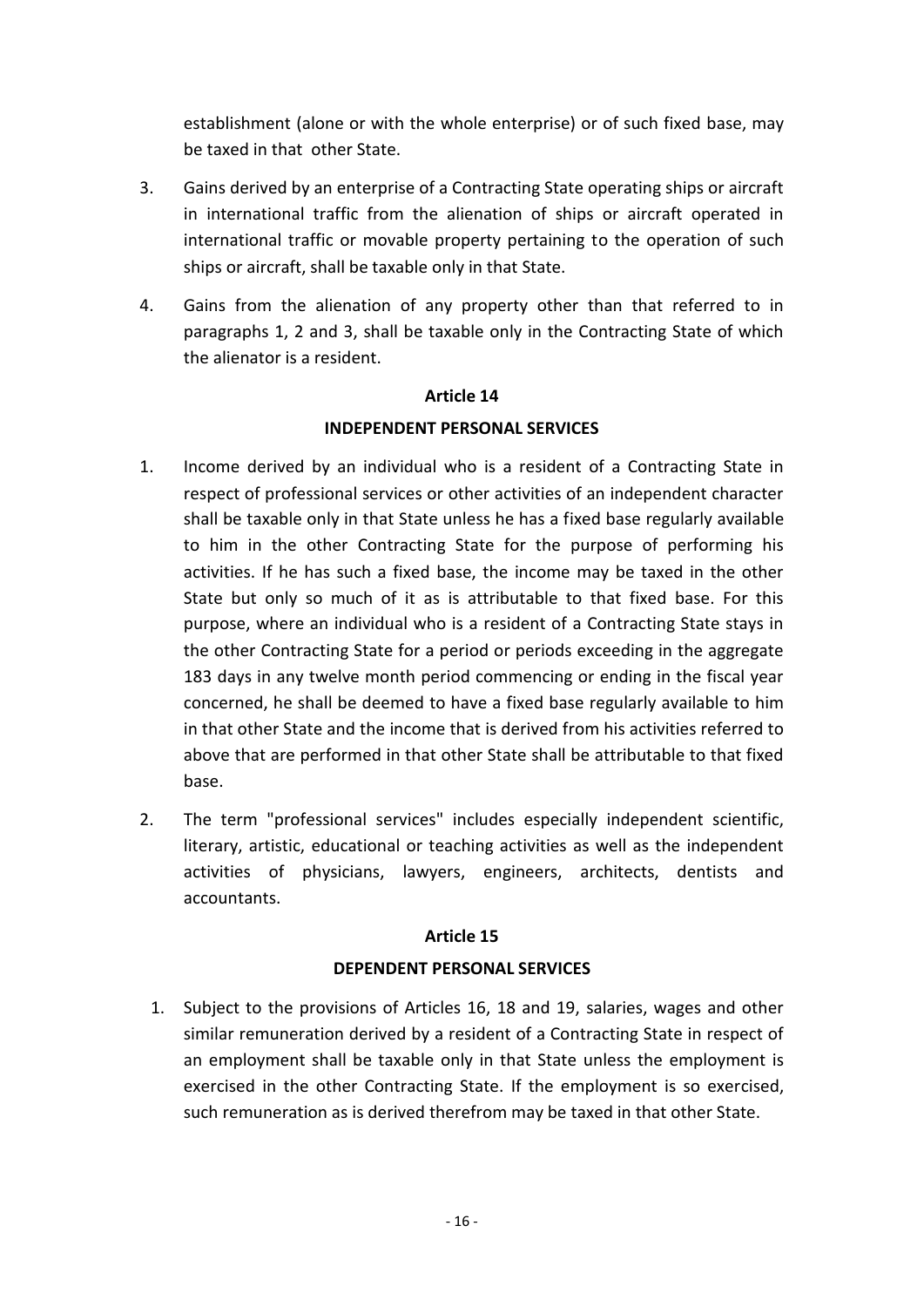- 2. Notwithstanding the provisions of paragraph 1, remuneration derived by a resident of a Contracting State in respect of an employment exercised in the other Contracting State shall be taxable only in the first- mentioned State if:
	- a) the recipient is present in the other State for a period or periods not exceeding in the aggregate 183 days in any twelve month period commencing or ending in the calendar year concerned, and
	- b) the remuneration is paid by, or on behalf of, an employer who is not a resident of the other State, and
	- c) the remuneration is not borne by a permanent establishment or a fixed base which the employer has in the other State.
- 3. Notwithstanding the preceding provisions of this Article, remuneration derived in respect of an employment exercised aboard a ship or aircraft operated in international traffic, by an enterprise of a Contracting State may be taxed in that State.

#### **DIRECTORS' FEES**

Directors' fees and other similar remuneration derived by a resident of a Contracting State in his capacity as a member of the board of directors or any other similar organ of a company which is a resident of the other Contracting State may be taxed in that other State.

## **Article 17**

## **ARTISTES AND SPORTSMEN**

- 1. Notwithstanding the provisions of Articles 7, 14 and 15, income derived by a resident of a Contracting State as an entertainer, such as a theatre, motion picture, radio or television artiste, or a musician, or as a sportsman, from his personal activities as such exercised in the other Contracting State, may be taxed in that other State.
- 2. Where income in respect of personal activities exercised by an entertainer or a sportsman in his capacity as such accrues not to the entertainer or sportsman himself but to another person, that income may, notwithstanding the provisions of Articles 7, 14 and 15, be taxed in the Contracting State in which the activities of the entertainer or sportsman are exercised.
- 3. The provisions of paragraphs 1 and 2 shall not apply to income derived from activities exercised in a Contracting State by an entertainer or a sportsman if the visit to that State is wholly or mainly supported by public funds of one or both of the Contracting States or local authorities thereof. In such case, the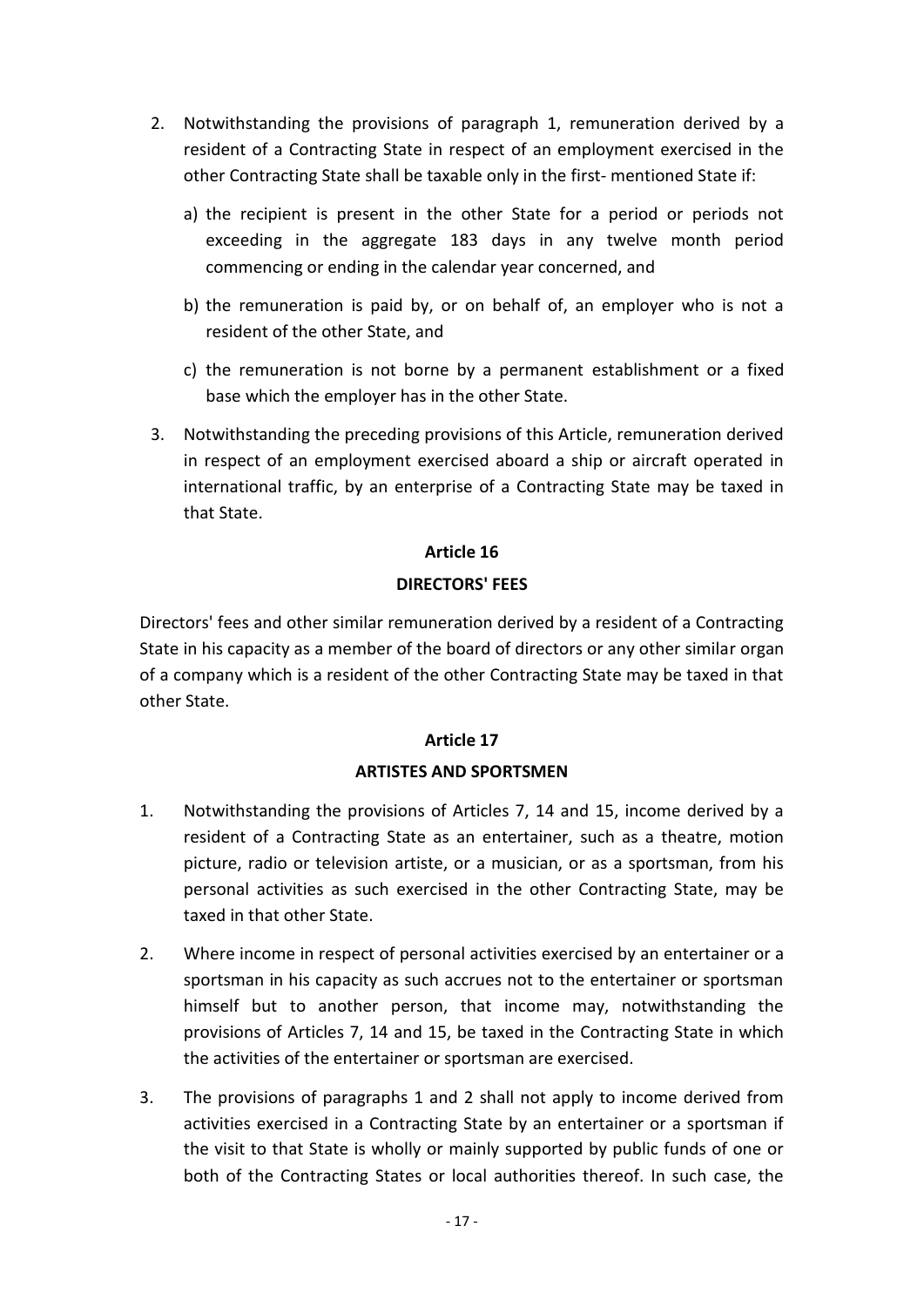income shall be taxable only in the Contracting State of which the entertainer or sportsman is a resident.

## **Article 18 PENSIONS**

- 1. Subject to the provisions of paragraph 2 of Article 19, pensions and other similar remuneration paid to a resident of a Contracting State in consideration of past employment shall be taxable only in that State.
- 2. Notwithstanding the provisions of paragraph 1, pensions and other payments made under the social security legislation of a Contracting state shall be taxable only in that State.

## **Article 19**

## **GOVERNMENT SERVICE**

- 1. a) Salaries, wages and other similar remuneration, other than a pension, paid by a Contracting State or a local authority thereof to an individual in respect of services rendered to that State or authority shall be taxable only in that State.
	- b) However, such salaries, wages and other similar remuneration shall be taxable only in the other Contracting State if the services are rendered in that State and the individual is a resident of that State who:
		- (i) is a national of that State; or
		- (ii) did not become a resident of that State solely for the purpose of rendering the services.
- 2. a) Any pension paid by, or out of funds created by, a Contracting State or a local authority thereof to an individual in respect of services rendered to that State or authority shall be taxable only in that State.
	- b) However, such pension shall be taxable only in the other Contracting State if the individual is a resident of, and a national of, that State.
- 3. The provisions of Articles 15, 16, 17, and 18 shall apply to salaries, wages and other similar remuneration, and to pensions, in respect of services rendered in connection with a business carried on by a Contracting State or a local authority thereof.

## **Article 20**

## **STUDENTS**

Payments which a student, an apprentice or a trainee who is or was immediately before visiting a Contracting State a resident of the other Contracting State and who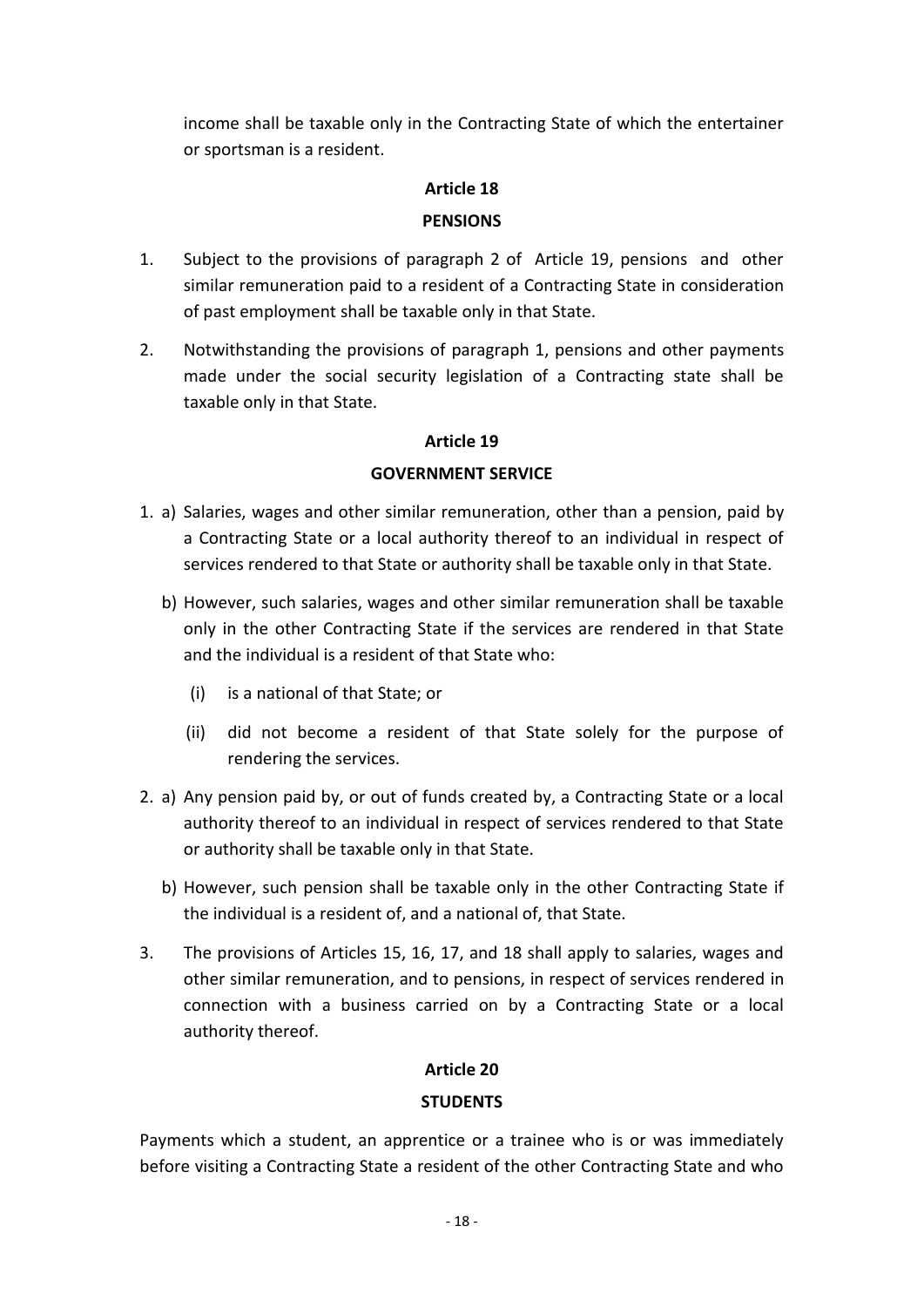is present in the first-mentioned State solely for the purpose of his education or training receives for the purpose of his maintenance, education or training shall not be taxed in that State, provided that such payments arise from sources outside that State.

## **Article 21**

## **OFFSHORE ACTIVITIES**

- 1. The provisions of this Article shall apply notwithstanding the provisions of Articles 4 to 20 of this Convention.
- 2. For the purposes of this Article, the term "offshore activities" means activities carried on offshore in a Contracting State in connection with the exploration or exploitation of the sea bed and sub-soil and their natural resources situated in that State.
- 3. A person who is a resident of a Contracting State and carries on offshore activities in the other Contracting State shall, subject to paragraph 4, be deemed to be carrying on business in that other State through a permanent establishment or a fixed base situated therein.
- 4. The provisions of paragraph 3 shall not apply where the offshore activities are carried on for a period or periods not exceeding in the aggregate 30 days in any twelve month period. For the purposes of this paragraph:
	- a) offshore activities carried on by a person who is associated with another person shall be deemed to be carried on by the other person if the activities in question are substantially the same as those carried on by the firstmentioned person, except to the extent that those activities are carried on at the same time as its own activities;
	- b) a person shall be deemed to be associated with another person if one is controlled directly or indirectly by the other, or both are controlled directly or indirectly by a third person or third persons.
- 5. Salaries, wages and other similar remuneration derived by a resident of a Contracting State in respect of an employment connected with offshore activities in the other Contracting State may, to the extent that the duties are performed offshore in that other State, be taxed in that other State. However, such remuneration shall be taxable only in the first-mentioned State if the employment is carried on for an employer who is not a resident of the other State and for a period or periods not exceeding in the aggregate 30 days in any twelve month period.
- 6. Gains derived by a resident of a Contracting State from the alienation of: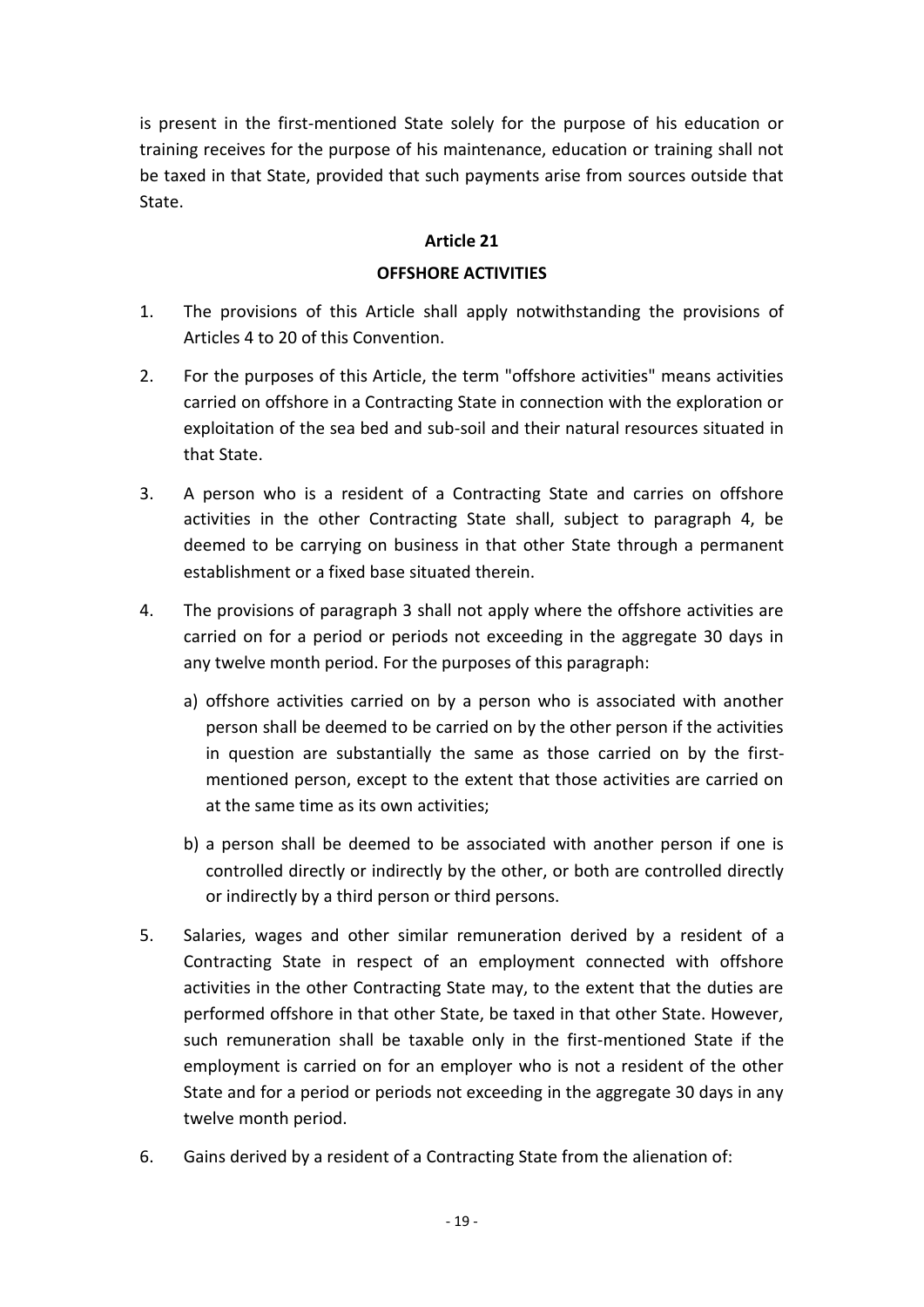- a) exploration or exploitation rights; or
- b) property situated in the other Contracting State which is used in connection with the offshore activities carried on in that other State; or
- c) shares deriving their value or the greater part of their value directly or indirectly from such rights or such property or from such rights and such property taken together; may be taxed in that other State.

In this paragraph the term "exploration or exploitation rights" means rights to assets to be produced by offshore activities carried on in the other Contracting State, or to interests in or to the benefit of such assets.

#### **Article 22**

#### **OTHER INCOME**

- 1. Items of income of a resident of a Contracting State, wherever arising, not dealt with in the foregoing Articles of this Convention shall be taxable only in that State.
- 2. The provisions of paragraph 1 shall not apply to income, other than income from immovable property as defined in paragraph 2 of Article 6, if the recipient of such income, being a resident of a Contracting State, carries on business in the other Contracting State through a permanent establishment situated therein, or performs in that other State independent personal services from a fixed base situated therein, and the right or property in respect of which the income is paid is effectively connected with such permanent establishment or fixed base. In such case the provisions of Article 7 or Article 14, as the case may be, shall apply.
- 3. Notwithstanding the provisions of paragraphs 1 and 2, items of income of a resident of a Contracting State not dealt with in the foregoing Articles of this Convention and arising in the other Contracting State may also be taxed in that other State.

## **Article 23**

## **CAPITAL**

- 1. Capital represented by immovable property referred to in Article 6, owned by a resident of a Contracting State and situated in the other Contracting State, may be taxed in that other State.
- 2. Capital represented by movable property forming part of the business property of a permanent establishment which an enterprise of a Contracting State has in the other Contracting State or by movable property pertaining to a fixed base available to a resident of a Contracting State in the other Contracting State for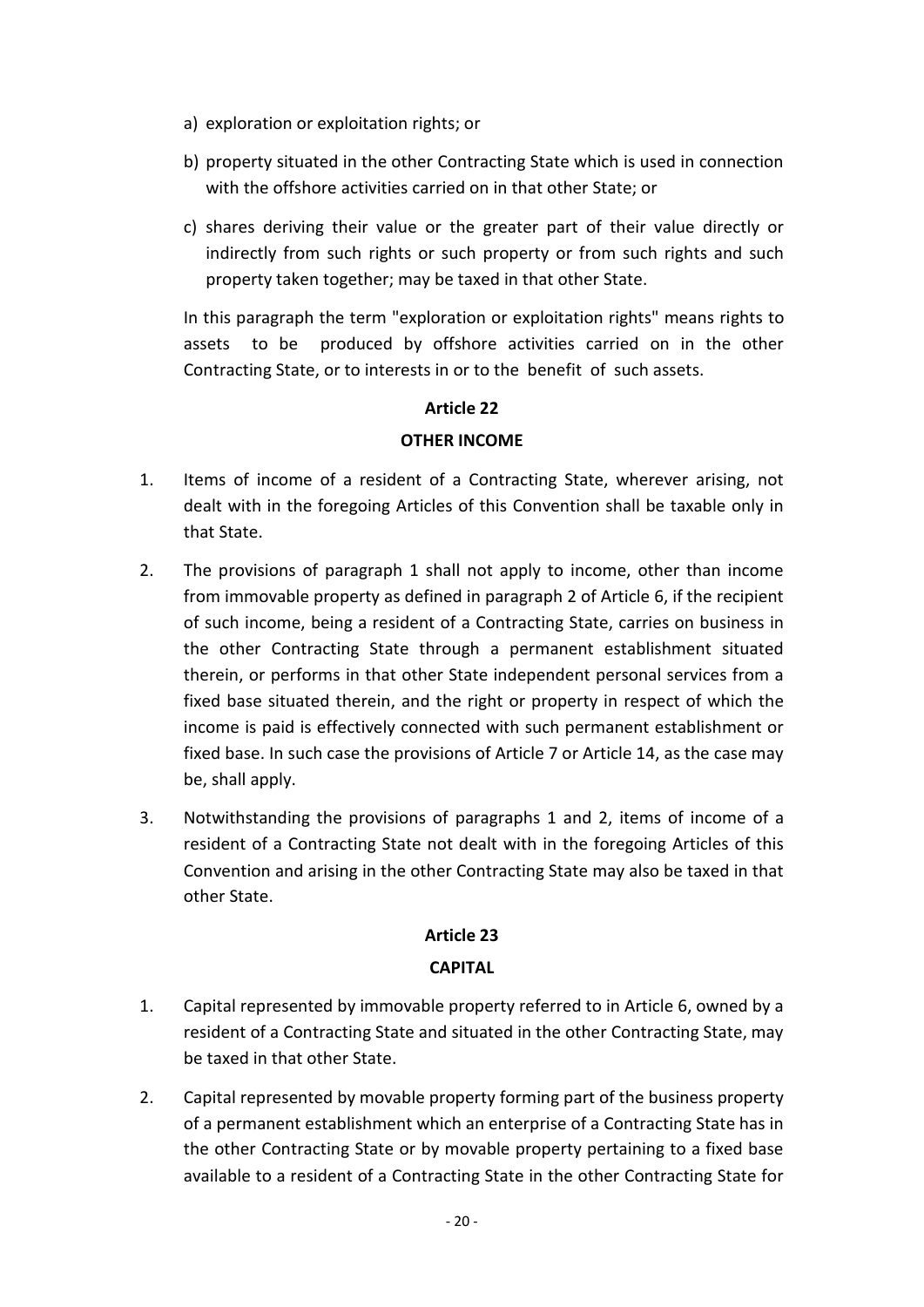the purpose of performing independent personal services, may be taxed in that other State.

- 3. Capital represented by ships and aircraft operated in international traffic by an enterprise of a Contracting State and by movable property pertaining to the operation of such ships and aircraft, shall be taxable only in that State.
- 4. All other elements of capital of a resident of a Contracting State shall be taxable only in that State.

#### **Article 24**

## **ELIMINATION OF DOUBLE TAXATION**

- 1. In the case of a resident of Latvia, double taxation shall be avoided as follows:
	- a) Where a resident of Latvia derives income or owns capital which, in accordance with this Convention, may be taxed in Luxembourg, unless a more favourable treatment is provided in its domestic law, Latvia shall allow:
		- (i) as a deduction from the tax on the income of that resident, an amount equal to the income tax paid thereon in Luxembourg;
		- (ii) as a deduction from the tax on the capital of that resident, an amount equal to the capital tax paid thereon in Luxembourg.

Such deduction in either case shall not, however, exceed that part of the income tax or capital tax in Latvia, as computed before the deduction is given, which is attributable, as the case may be, to the income or the capital which may be taxed in Luxembourg.

- b) For the purposes of sub-paragraph a), where a company that is a resident of Latvia receives a dividend from a company that is a resident of Luxembourg in which it owns at least 10 per cent of its shares having full voting rights, the tax paid in Luxembourg shall include not only the tax paid on the dividend, but also the appropriate portion of the tax paid on the underlying profits of the company out of which the dividend was paid.
- 2. Subject to the provisions of the law of Luxembourg regarding the elimination of double taxation which shall not affect the general principle hereof, double taxation shall be eliminated as follows:
	- a) Where a resident of Luxembourg derives income or owns capital which, in accordance with the provisions of this Convention, may be taxed in Latvia, Luxembourg shall, subject to the provisions of sub-paragraphs b) and c), exempt such income or capital from tax, but may, in order to calculate the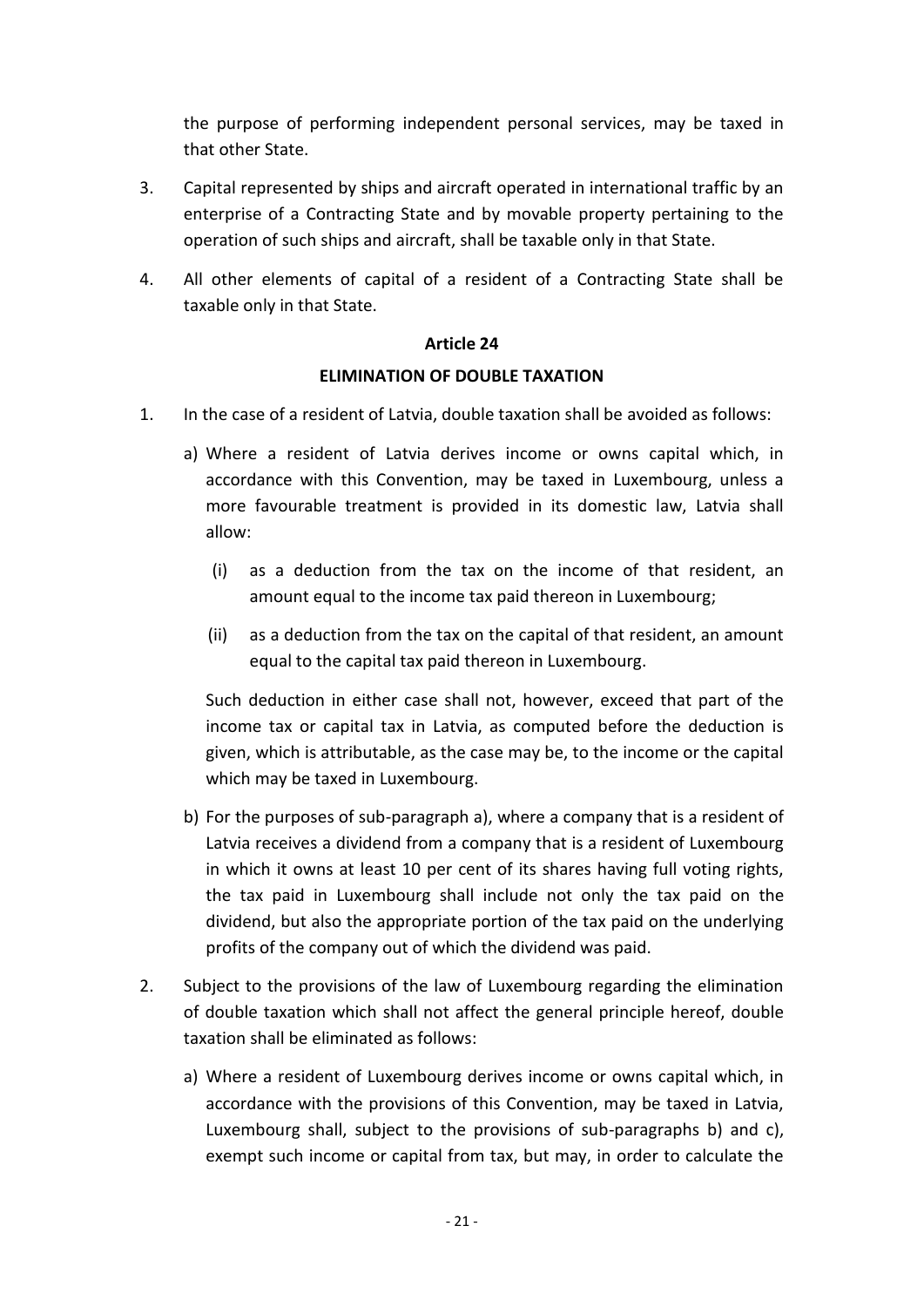amount of tax on the remaining income or capital of the resident, apply the same rates of tax as if the income or capital had not been exempted;

- b) Where a resident of Luxembourg derives income which, in accordance with the provisions of Articles 10, 11, 12, 17, and 22 may be taxed in Latvia, Luxembourg shall allow as a deduction from the tax on the income of that resident an amount equal to the tax paid in Latvia. Such deduction shall not, however, exceed that part of the tax, as computed before the deduction is given, which is attributable, to such items of income derived from Latvia;
- c) The provisions of sub-paragraph a) shall not apply to income derived or capital owned by a resident of Luxembourg where Latvia applies the provisions of this Convention to exempt such income or capital from tax or applies the provisions of paragraph 2 of Articles 10, 11 or 12 to such income.

## **Article 25**

#### **NON-DISCRIMINATION**

- 1. Nationals of a Contracting State shall not be subjected in the other Contracting State to any taxation or any requirement connected therewith, which is other or more burdensome than the taxation and connected requirements to which nationals of that other State in the same circumstances, in particular with respect to residence, are or may be subjected. This provision shall, notwithstanding the provisions of Article 1, also apply to persons who are not residents of one or both of the Contracting States.
- 2. Stateless persons who are residents of a Contracting State shall not be subjected in either Contracting State to any taxation or any requirement connected therewith, which is other or more burdensome than the taxation and connected requirements to which nationals of the State concerned in the same circumstances, in particular with respect to residence, are or may be subjected.
- 3. The taxation on a permanent establishment which an enterprise of a Contracting State has in the other Contracting State shall not be less favourably levied in that other State than the taxation levied on enterprises of that other State carrying on the same activities. This provision shall not be construed as obliging a Contracting State to grant to residents of the other Contracting State any personal allowances, reliefs and reductions for taxation purposes on account of civil status or family responsibilities which it grants to its own residents.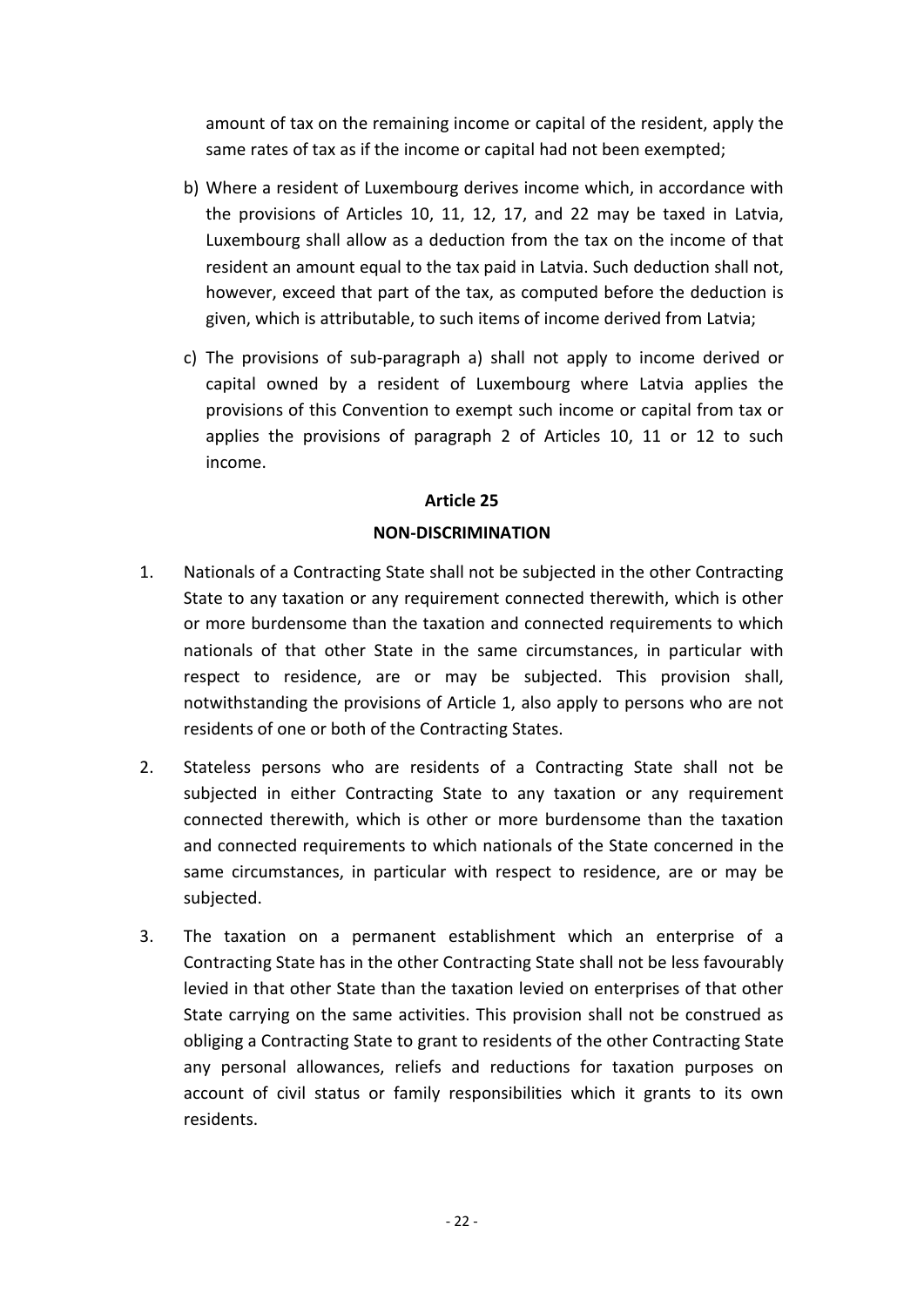- 4. Except where the provisions of paragraph 1 of Article 9, paragraph 7 of Article 11, or paragraph 6 of Article 12, apply, interest, royalties and other disbursements paid by an enterprise of a Contracting State to a resident of the other Contracting State shall, for the purpose of determining the taxable profits of such enterprise, be deductible under the same conditions as if they had been paid to a resident of the first-mentioned State. Similarly, any debts of an enterprise of a Contracting State to a resident of the other Contracting State shall, for the purpose of determining the taxable capital of such enterprise, be deductible under the same conditions as if they had been contracted to a resident of the first-mentioned State.
- 5. Enterprises of a Contracting State, the capital of which is wholly or partly owned or controlled, directly or indirectly, by one or more residents of the other Contracting State, shall not be subjected in the first- mentioned State to any taxation or any requirement connected therewith which is other or more burdensome than the taxation and connected requirements to which other similar enterprises of the first-mentioned State are or may be subjected.
- 6. The provisions of this Article shall, notwithstanding the provisions of Article 2, apply to taxes of every kind and description.

### **MUTUAL AGREEMENT PROCEDURE**

- 1. Where a person considers that the actions of one or both of the Contracting States result or will result for him in taxation not in accordance with the provisions of this Convention, he may, irrespective of the remedies provided by the domestic law of those States, present his case to the competent authority of the Contracting State of which he is a resident or, if his case comes under paragraph 1 of Article 25, to that of the Contracting State of which he is a national. The case must be presented within three years from the first notification of the action resulting in taxation not in accordance with the provisions of the Convention.
- 2. The competent authority shall endeavour, if the objection appears to it to be justified and if it is not itself able to arrive at a satisfactory solution, to resolve the case by mutual agreement with the competent authority of the other Contracting State, with a view to the avoidance of taxation which is not in accordance with the Convention. Any agreement reached shall be implemented notwithstanding any time limits in the domestic law of the Contracting States.
- 3. The competent authorities of the Contracting States shall endeavour to resolve by mutual agreement any difficulties or doubts arising as to the interpretation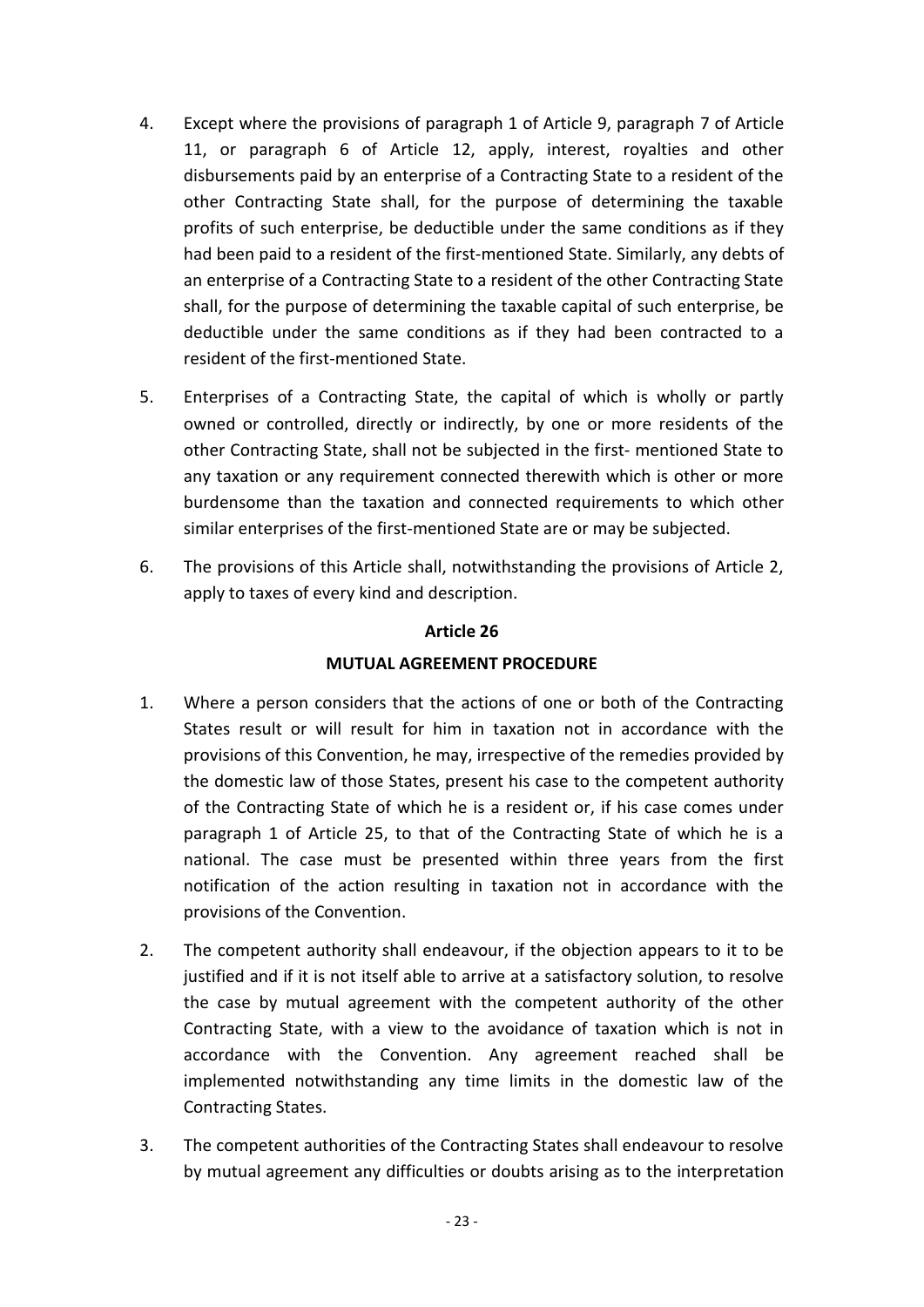or application of the Convention. They may also consult together for the elimination of double taxation in cases not provided for in the Convention.

4. The competent authorities of the Contracting States may communicate with each other directly, including through a joint commission consisting of themselves or their representatives, for the purpose of reaching an agreement in the sense of the preceding paragraphs.

#### **Article 27**

#### **EXCHANGE OF INFORMATION**

- 1. The competent authorities of the Contracting States shall exchange such information as is necessary for carrying out the provisions of this Convention or of the domestic laws of the Contracting States concerning taxes covered by the Convention insofar as the taxation thereunder is not contrary to the Convention. The exchange of information is not restricted by Article 1. Any information received by a Contracting State shall be treated as secret in the same manner as information obtained under the domestic laws of that State and shall be disclosed only to persons or authorities (including courts and administrative bodies) concerned with the assessment or collection of, the enforcement or prosecution in respect of, or the determination of appeals in relation to, the taxes covered by the Convention. Such persons or authorities shall use the information only for such purposes. They may disclose the information in public court proceedings or in judicial decisions.
- 2. In no case shall the provisions of paragraph 1 be construed so as to impose on a Contracting State the obligation:
	- a) to carry out administrative measures at variance with the laws and administrative practice of that or of the other Contracting State;
	- b) to supply information which is not obtainable under the laws or in the normal course of the administration of that or of the other Contracting State;
	- c) to supply information which would disclose any trade, business, industrial, commercial or professional secret or trade process, or information, the disclosure of which would be contrary to public policy (ordre public).

## **Article 28**

## **MEMBERS OF DIPLOMATIC MISSIONS AND CONSULAR POSTS**

Nothing in this Convention shall affect the fiscal privileges of members of diplomatic missions or consular posts under the general rules of international law or under the provisions of special agreements.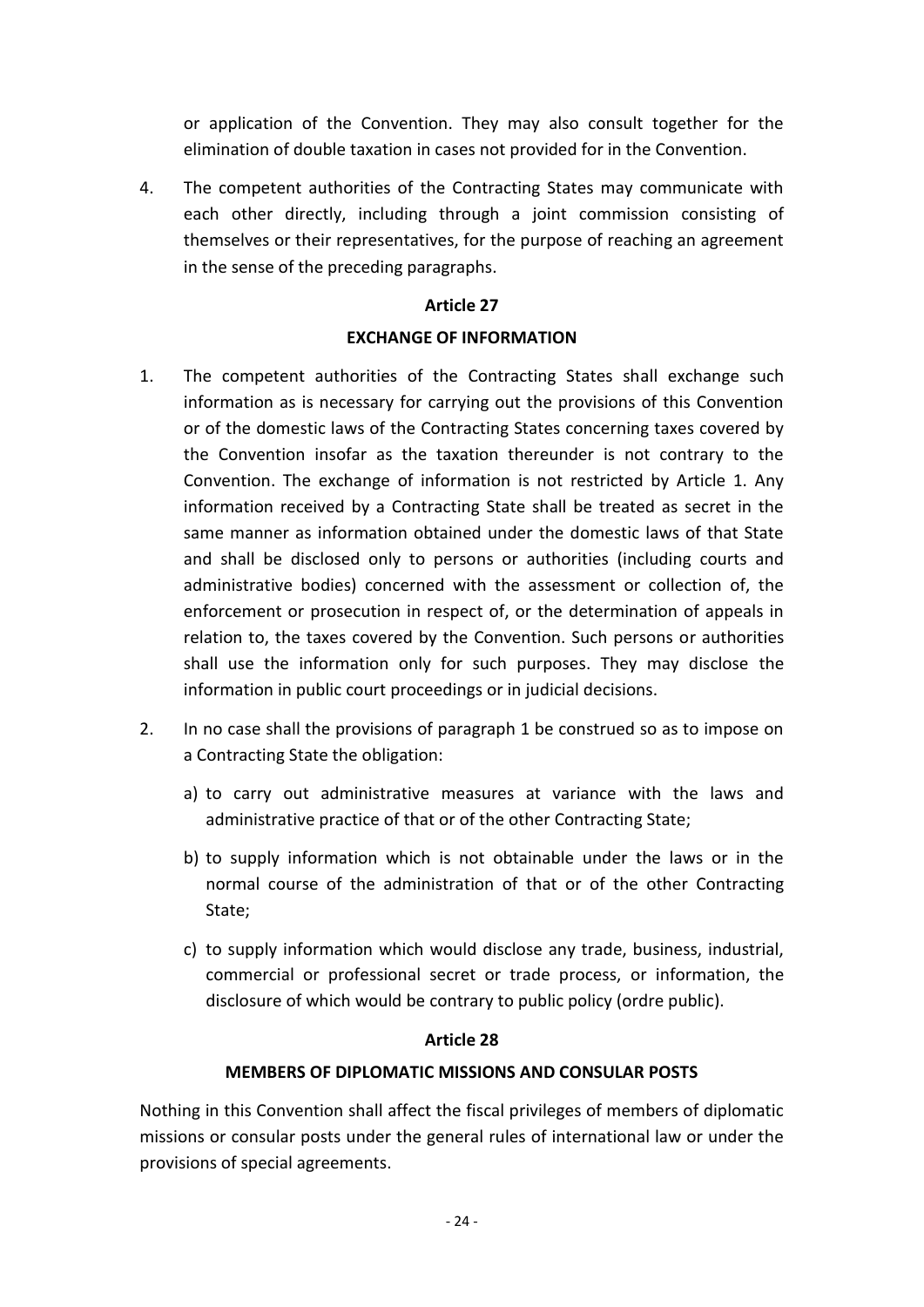*The following paragraph 1 of Article 7 of the MLI applies and supersedes the provisions of this Convention:*

*ARTICLE 7 OF THE MLI – PREVENTION OF TREATY ABUSE*

(*Principal purposes test provision)*

Notwithstanding any provisions of [*the Convention*], a benefit under [*the Convention*] shall not be granted in respect of an item of income or capital if it is reasonable to conclude, having regard to all relevant facts and circumstances, that obtaining that benefit was one of the principal purposes of any arrangement or transaction that resulted directly or indirectly in that benefit, unless it is established that granting that benefit in these circumstances would be in accordance with the object and purpose of the relevant provisions of [*the Convention*].

## **Article 29**

## **EXCLUSION OF CERTAIN COMPANIES**

The Convention shall not apply to holding companies within the meaning of special Luxembourg laws (currently the Act of July 31, 1929 and the Grand-Ducal Decree of December 17, 1938) or any other similar law enacted in Luxembourg or Latvia after the signature of the Convention, nor to companies subjected to similar fiscal laws in Luxembourg or Latvia. It shall not apply either to income derived by a resident of Latvia from such holding companies nor to shares or other rights in the capital of such companies owned by such person.

## **Article 30**

## **ENTRY INTO FORCE**

- 1. The Governments of the Contracting States shall notify each other in writing through diplomatic channels when the constitutional requirements for the entry into force of this Convention have been complied with.
- 2. The Convention shall enter into force on the date of the later of the notifications referred to in paragraph 1 and its provisions shall have effect in both Contracting States:
	- a) in respect of taxes withheld at source, on income derived on or after the first day of January in the calendar year next following the year in which the Convention enters into force;
	- b) in respect of other taxes on income and taxes on capital, for taxes chargeable for any fiscal year beginning on or after the first day of January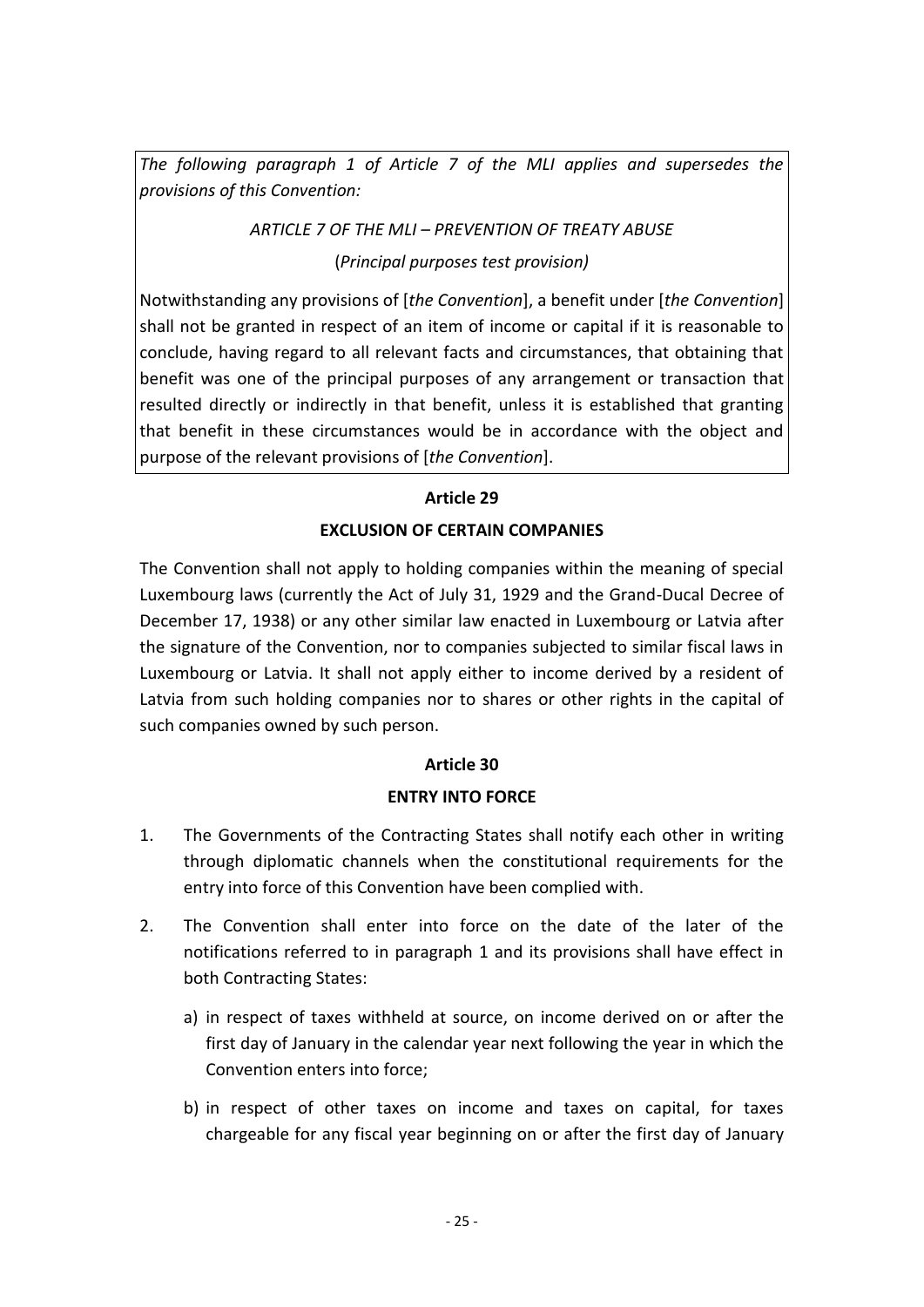in the calendar year next following the year in which the Convention enters into force.

## **Article 31**

## **TERMINATION**

This Convention shall remain in force until terminated by a Contracting State. Either Contracting State may terminate the Convention, through diplomatic channels, by giving written notice of termination at least six months before the end of any calendar year. In such event, the Convention shall cease to have effect in both Contracting States:

- a) in respect of taxes withheld at source, on income derived on or after the first day of January in the calendar year next following the year in which the notice has been given;
- b) in respect of other taxes on income and taxes on capital, for taxes chargeable for any fiscal year beginning on or after the first day of January in the calendar year next following the year in which the notice has been given.